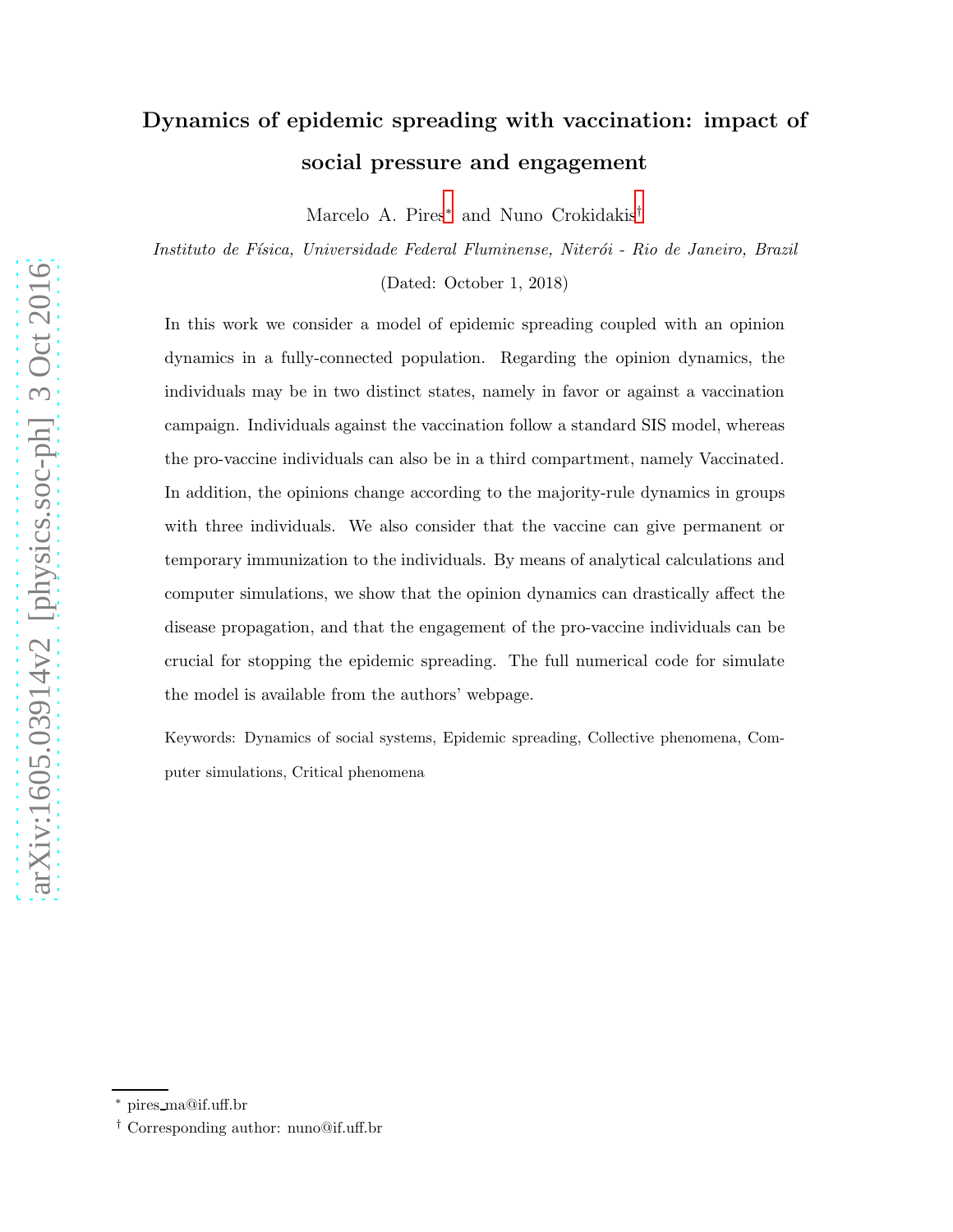### I. INTRODUCTION

Epidemic spreading and opinion formation are two dynamical processes that have been atracted the interest of the scientific community in the last decades [\[1](#page-22-0)[–10\]](#page-23-0). The interest of physicists varies from theoretical aspects like critical phenomena  $[11-16]$ , stochasticity [\[17,](#page-23-3) [18\]](#page-24-0), universality [\[19\]](#page-24-1) and multiple phase transitions [\[20](#page-24-2)], to practical questions like the detection of the zero patient [\[21\]](#page-24-3), super spreaders [\[22\]](#page-24-4), effects of self isolation [\[23\]](#page-24-5) and others. More recently, the coupling of epidemic and opinion models have also been considered [\[24](#page-24-6)– [27\]](#page-24-7).

Regarding a vaccination campaign in a given population, the individuals consider some points in order to make the decision to take the vaccine or not. In the case when a considerable fraction of the population decides to not take the vaccine, the consequences for the whole population may be drastic. As an example, in 2010 the French govenment requested vaccine for H1N1 for 90 million individuals, but about 6 million of the vaccines were effectively used by the population, and in this case the disease has spread fast [\[28](#page-24-8)]. In this case, one can see that the public opinion can be a key feature in the diffusion of a disease in a given population, promoting the occurrence or the lack of an outbreak.

The public opinion about vaccination can be affected by economic factors. For example, we have a competition between the "cost" to become vaccinated (collateral effects, required time to take the vaccine, ...) and the injury caused by the disease when the individual did not take the vaccine (medication, money, miss some days of work, ...). In this case, the usual approach is to consider game theory or epidemiological-economic models [\[29](#page-24-9), [30\]](#page-24-10). However, usually the individuals/agents do not take into account only economic factors [\[24](#page-24-6)[–26,](#page-24-11) [31](#page-24-12)[–33\]](#page-25-0). As discussed in [\[34\]](#page-25-1), "if individuals are social followers, the resulting vaccination coverage would converge to a certain level, depending on individuals' initial level of vaccination willingness rather than the associated costs." In addition, in [\[35\]](#page-25-2) it is discussed that "assumptions of economic rationality and payoff maximization are not mandatory for predicting commonly observed dynamics of vaccination coverage such as the failure to reach herd immunity and oscillations between high and low levels of coverage". Related to social norms, the authors in [\[36](#page-25-3)] propose that "including injunctive social norms will enable models of parental vaccinating behaviour for paediatric infectious diseases to better explain the whole range of observed vaccinating behaviour, including both vaccine refusal and the high vaccine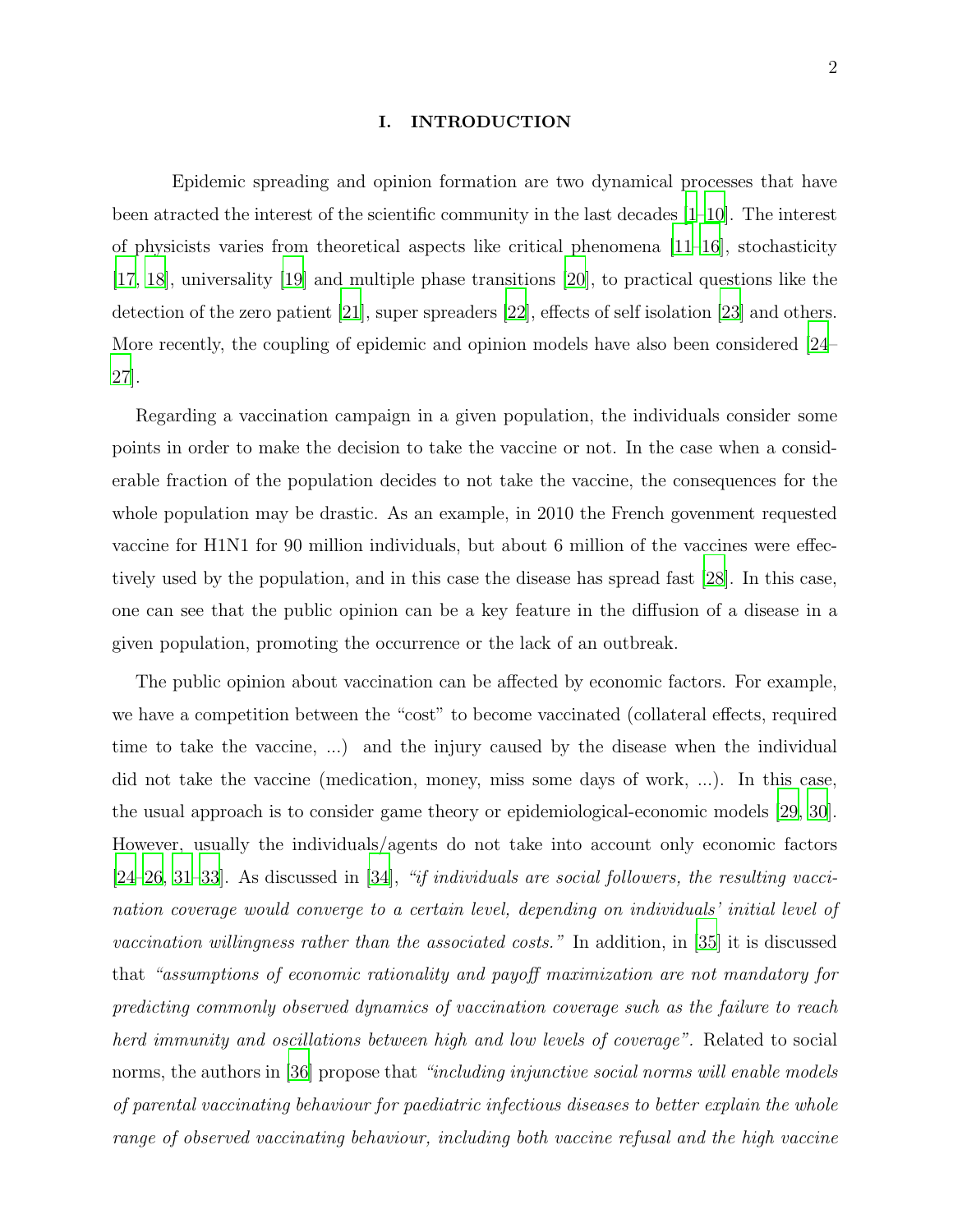coverage levels so commonly observed".

Indeed, some other works have shown that individuals are influenced by their social contacts in the process of opinion formation about a vaccination process [\[37,](#page-25-4) [38\]](#page-25-5). In this case, in this work we consider an opinion formation process coupled with an epidemic dynamics where vaccination is taking into account. Our target is to investigate how the density of Infected individuals in short and long times is affected by the social pressure and the engagement of the individuals regarding the vaccination. Thus, we are interested in answer some theoretical and practical questions:

- (i) What is the effect of social pressure and engagement in the epidemic spreading process?
- (ii) What are the conditions for the occurrence of epidemic outbreaks in short times?
- (iii) What is the critical initial density of pro-vaccine individuals that can avoid the occurrence of such short-time outbreaks?
- (iv) The disease will survive in the long-time limit?

The answer for these questions are given in the next sections.

### II. MODEL

An individual's willingness to vaccinate is derived from his perception of disease risk and vaccine safety. However, the interactions among individuals in small groups will also affect the decision of the individuals to take or not the vaccine. In this case, we will consider an epidemic dynamics coupled with an opinion dynamics regarding the vaccination. Thus, we consider a fully-connected population with  $N$  individuals or agents, that can be classified as follows:

- Opinion states: Pro-vaccine (opinion  $o = +1$ ) or Anti-vaccine (opinion  $o = -1$ ) individuals;
- Epidemic compartments: Susceptible (S), Infected (I) or Vaccinated (V) individuals;

Each opinion is supported by a given fraction of the population, namely  $f_{+1}$  and  $f_{-1}$ , representing the fraction of Pro-vaccine and Anti-vaccine agents, respectively. We define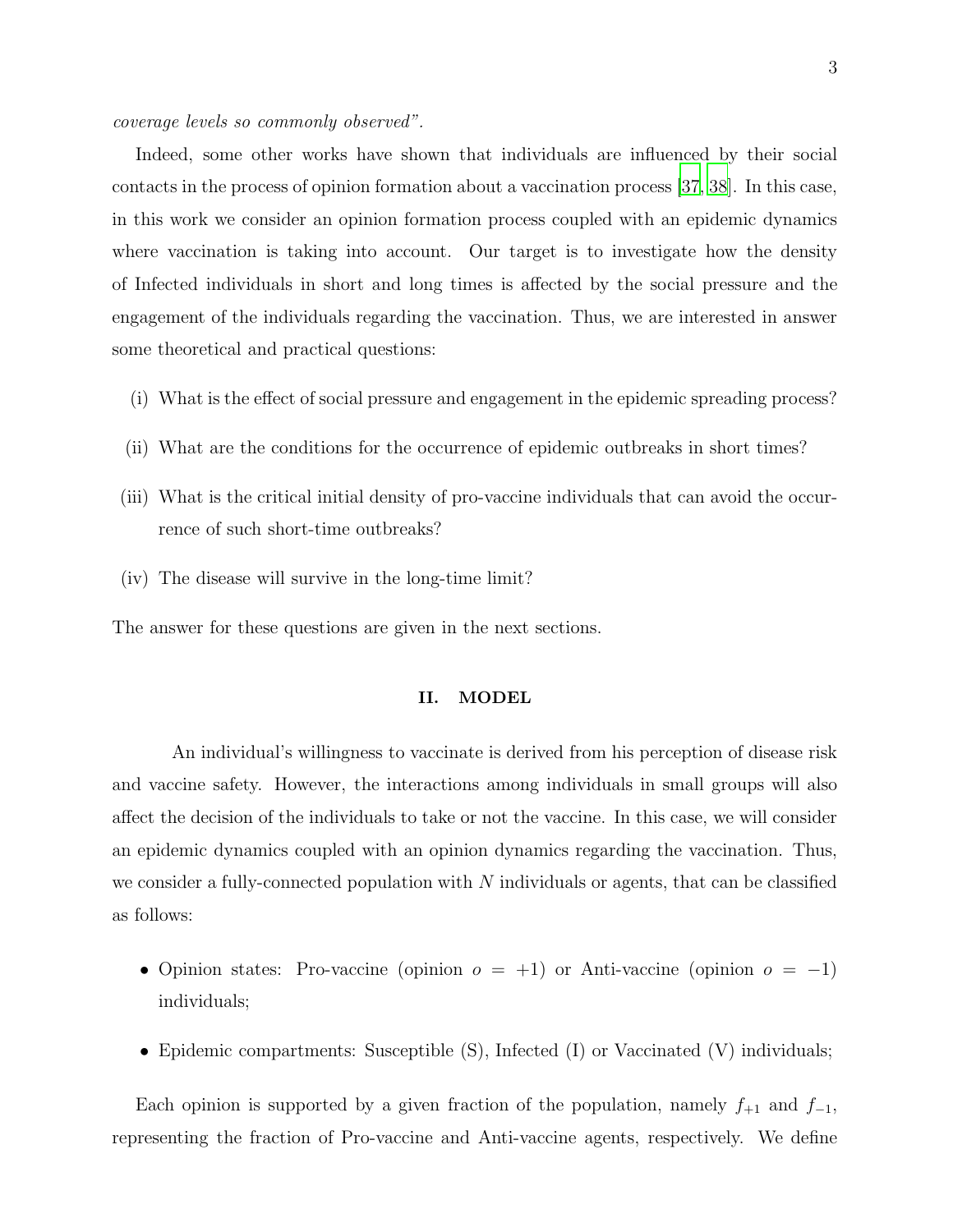the initial density of  $+1$  opinions as D, that is a parameter of the model, and in this case the density of  $-1$  opinions at the beginning is  $1 - D$ . There are many models of opinion dynamics in literature [\[6](#page-23-4)[–8,](#page-23-5) [16,](#page-23-2) [28](#page-24-8), [39](#page-25-6)[–46\]](#page-25-7), and as a simple modeling of such dynamics we considered that the opinion changes are ruled by the majority-rule dynamics [\[39,](#page-25-6) [46\]](#page-25-7), i.e., we choose at random a group of 3 agents. If there is a local majority  $(2 \times 1)$  in favor of one of the two possible opinions, the individual with minority opinion will follow the local majority. In this case, we are considering a mean-field formulation for the opinion dynamics. In the following we will see that the epidemic dynamics is also defined at a mean-field level. Despite the simplicity of a mean-field approach, it allows us an analytical treatment, that is important to a better understanding of a new model. Topologically, the mean-field approach corresponds to a fully-connected population, where each individual interacts with all others. In this case, it is also a realistic situation thanks to the modern communication networks [\[47\]](#page-26-0). Finally, it has been discussed that one can capture most of the dynamics of an epidemic on a real social network using only mean-field calculations [\[48](#page-26-1)].

Regarding the epidemic dynamics, we made some assumptions. First of all, the opinion of an agent about the vaccination process determines his behavior regarding the decision to take the vaccine or not  $[6, 9, 24, 25, 29, 31]$  $[6, 9, 24, 25, 29, 31]$  $[6, 9, 24, 25, 29, 31]$  $[6, 9, 24, 25, 29, 31]$  $[6, 9, 24, 25, 29, 31]$  $[6, 9, 24, 25, 29, 31]$  $[6, 9, 24, 25, 29, 31]$  $[6, 9, 24, 25, 29, 31]$ . As discussed in  $[31]$ , "after conducting large scale studies on the acceptance of the Influenza vaccine, Chapman et al. [\[49](#page-26-2)] conclude that perceived side-effects and effectiveness of vaccination are important factors in people's decision to vaccinate". We also considered that at the same time the disease is introduced in the population, a mass vaccination campaign is started. This is a realistic assumption, since usually the governements act fast in order to avoid disease outbreaks. For simplicity, we did not consider competition for doses. Finally, we considered as some authors [\[35\]](#page-25-2) that both dynamics (opinion and epidemic) occurs at the same time scale, i.e., the opinions evolve in the population due to interactions among agents, and at the same time a vaccination campaign occurs and the individuals may move among the epidemic compartments, that are defined in more details in the following. All these assumptions simplify the problem and makes the following analytical treatment easier. Furthermore, they are realistic, and were also considered by some authors from epidemiologists to mathematicians [\[6,](#page-23-4) [31,](#page-24-12) [35\]](#page-25-2).

Now, let us elaborate upon the coupling of the two distinct dynamics (opinion and epidemic). Figure [1](#page-5-0) shows an esquematic representation of the dynamics. The Pro-vaccine agents (opinion  $o = +1$ ) take the vaccine with probability  $\gamma$ . This parameter can be viewed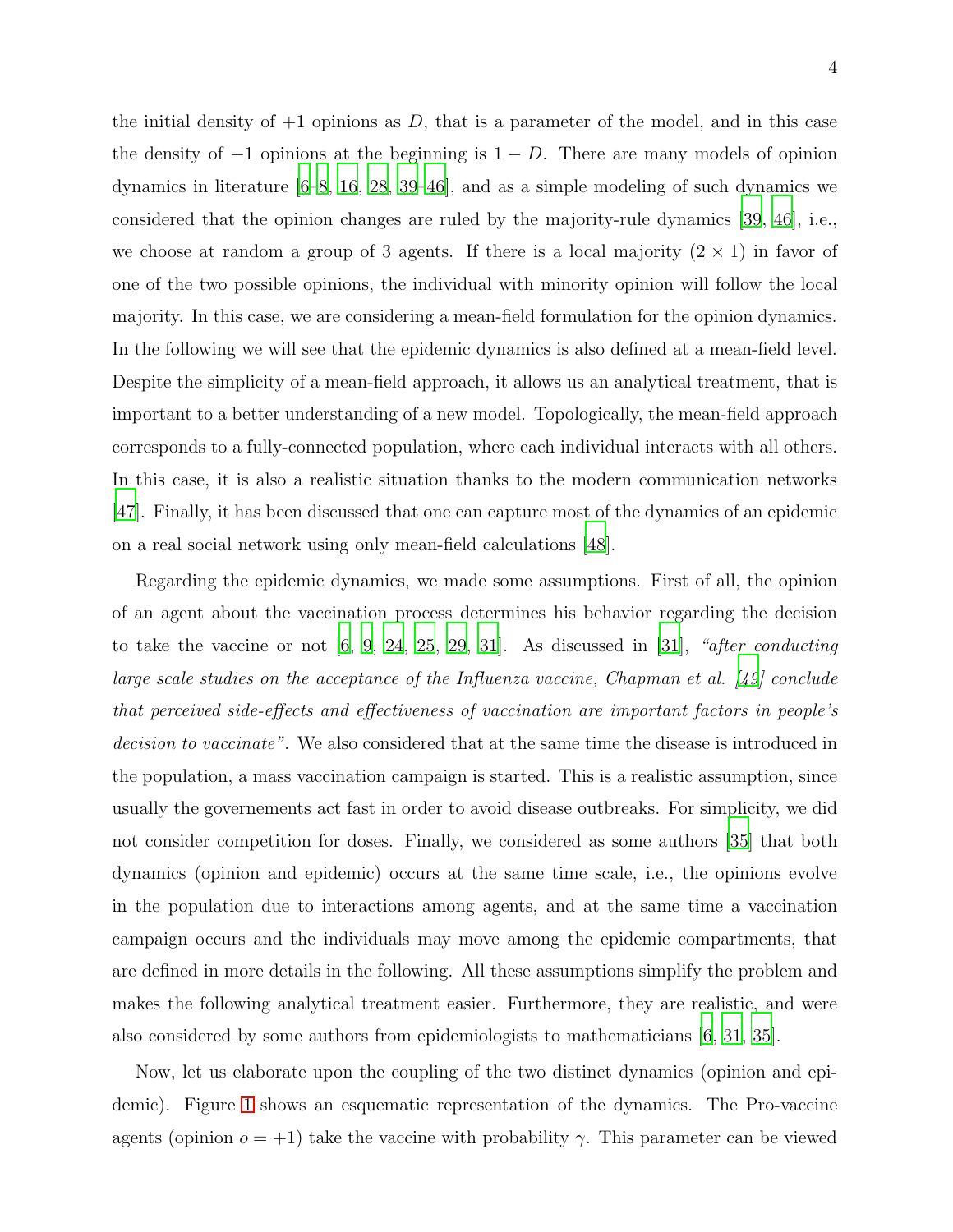as the engagement of the individuals regarding the vaccination campaign, i.e., it measures the tendency of an agent to go to the hospital to take a dose of the vaccine. Indeed, many times the individuals refuse to leave home to take a vaccine due to the time expended to conclude all the process. In this case, the complementary probability  $1 - \gamma$  will represent this "laziness". In the case a given individual does not take the vaccine, he can become infected with probability  $\lambda$  if he make a contact with an Infected individual, as in a standard SIS model [\[50](#page-26-3), [51\]](#page-26-4). In the same way, an Infected individual becomes Susceptible again with probability  $\alpha$ . Considering the Vaccinated agents, we considered that the vaccine is not permanent, so a vaccinated agent becomes susceptible again with rate  $\phi$ , the resusceptibility probability [\[52,](#page-26-5) [53\]](#page-26-6). Summarizing, the individuals with opinion  $o = +1$  can undergo the following transitions among the epidemic compartments:

- $S \to V$ : each Susceptible and Pro-vaccine individual becomes Vaccinated with probability  $\gamma$ ;
- $S \to I$ : each Susceptible and Pro-vaccine individual becomes Infected with probability  $(1 - \gamma)\lambda$  if he is in contact with an Infected agent.

On the other hand, the agents against the vaccination process do not take the vaccine. In this case, they follow a standard SIS dynamics, with infection probability  $\lambda$  and recovery probability  $\alpha$  [\[50](#page-26-3), [51](#page-26-4)]. Finally, the common transitions among states for both agents ( $\alpha = +1$ ) and  $o = -1$ ) are given by

- $I \rightarrow S$ : each Infected individual recovers and becomes susceptible again with probability  $\alpha$ ;
- $V \rightarrow S$ : each Vaccinated individual becomes Susceptible again with the resusceptibility probability  $\phi$ , since the vaccine wears off [\[52\]](#page-26-5).

As discussed above, as initial conditions we considered a fraction  $D(1-D)$  of individuals carrying the opinion  $o = +1$   $(o = -1)$  at  $t = 0$ . In addition, 1% of the individuals start the dynamics in the Infected state, and the remaining 99% in the Susceptible compartment. We considered synchronous update schemes for opinion and epidemic dynamics, i.e., both the transitions among the opinions and among the epidemic compartments are updated in a parallel way. For each simulation time step, the algorithm is as follows: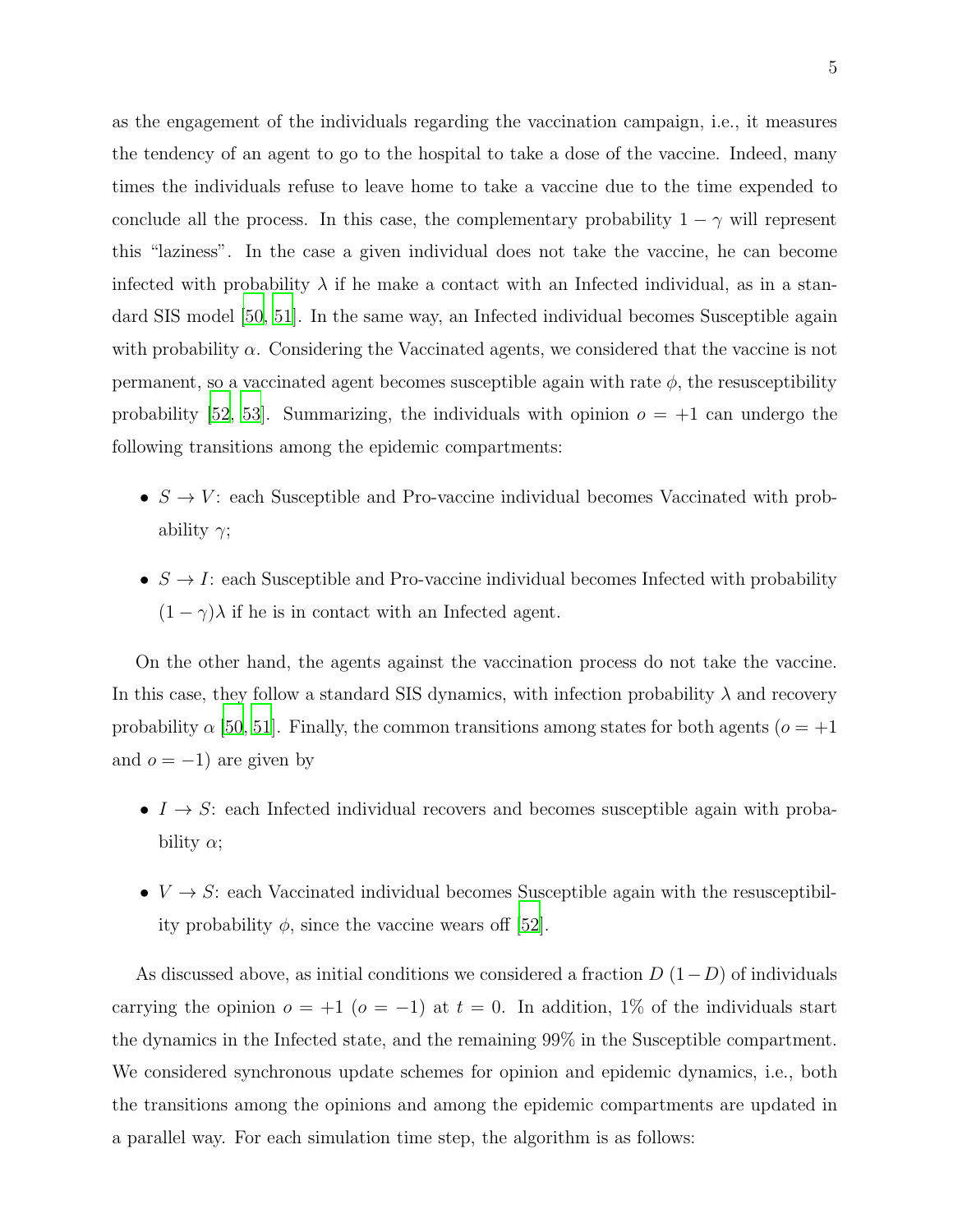

<span id="page-5-0"></span>FIG. 1. Schematic representation of the model. It is shown the opinion dynamics of the Provaccine (P) and Anti-vaccine (A) individuals, based on the majority rule (left panel), as well as the epidemic dynamics based on a compartmental model (right panel).

- We visit every site i in sequential order, and for each site i we choose at random other two sites j and k. Then we apply the majority rule to each group of 3 agents  $(i, j, k)$ .
- the opinions are updated using a parallel scheme;
- after the opinion dynamics, we visit every site in a sequential order;
- we apply the epidemic dynamics' rules to each agent;
- the epidemic states of the individuals are updated using a parallel scheme.

For the epidemic dynamics, the numerical procedure is as follows. For a spontaneous transition (with no contact, for example  $S \to V$  or  $I \to S$ ), the associated probability ( $\gamma$ and  $\alpha$  for the mentioned transitions, respectively) is compared with a uniformly distributed random number. In the case where a direct contact is needed, for example if we take a Susceptible agent, as we are considering a fully-connected network we choose at random another agent. If this agent is Infected, the transition  $S \to I$  occurs with probability  $\lambda$ . For more details of the numerical procedure, see [\[54](#page-26-7)].

The mean-field equations for the model can be written as

<span id="page-5-1"></span>
$$
\frac{dS}{dt} = -\gamma S f_{+1} - (1 - \gamma) \lambda S I f_{+1} - \lambda S I f_{-1} + \alpha I + \phi V , \qquad (1)
$$

$$
\frac{dI}{dt} = (1 - \gamma)\lambda S I f_{+1} + \lambda S I f_{-1} - \alpha I , \qquad (2)
$$

$$
\frac{dV}{dt} = \gamma S f_{+1} - \phi V , \qquad (3)
$$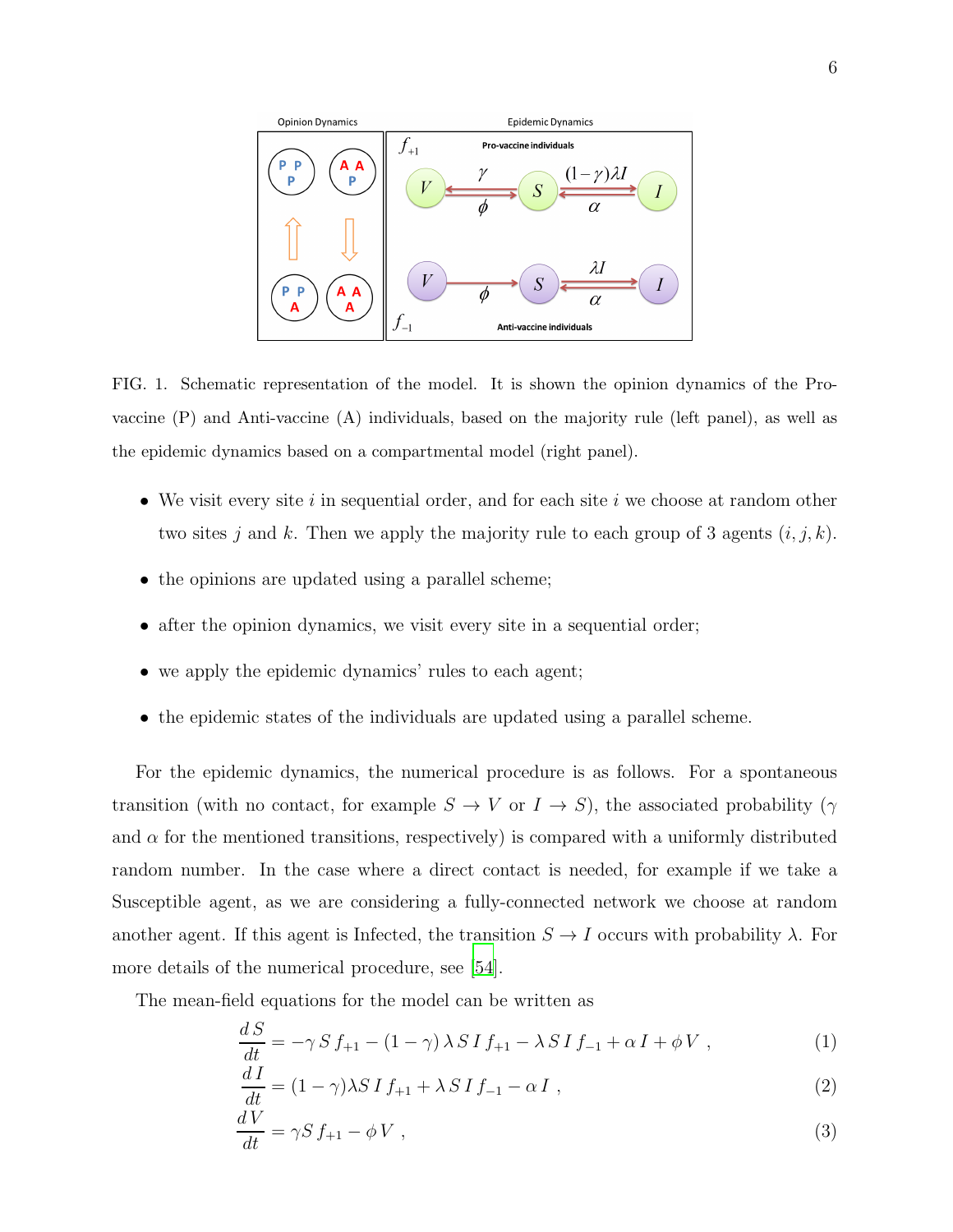where S, I and V are the fractions of Susceptibles, Infected and Vaccinated individuals, respectively. All the analytical calculations are performed in details in the Appendix [A.](#page-20-0) In the following section we discuss the main analytical results and the outcomes of our simulations.

### III. RESULTS

After the definition of the model, one can start to answer the four questions formulated at the end of the Introduction. As we are considering a fully-connected network, we considered the above mean-field equations to analyze the system, Eqs.  $(1)$  -  $(3)$ , with special attention to the stationary properties of the model. We also considered an agent-based modelling of the system, since the individuals (agents) are the primary subject in a social theory [\[55\]](#page-26-8). For this purpose, we considered populations with  $N = 10^4$  agents, and for sake of simplicity and without loss of generality <sup>[1](#page-6-0)</sup>, we fixed the recovery probability  $\alpha = 0.2$  in all simulations. Considering the stationary states of the model, all of our results are averaged over 100 independent simulations in order to obtain better statistics.

In the following we will consider separately the short-time and the long-time behavior of the system.

# A. Short-time behavior

Let's start with the short-time behavior of the model, which allows us to analyze the question (i) made in the Introduction. As discussed in the previous section, our initial conditions are  $I(0) = I_0 = 0.01$ ,  $S(0) = S_0 = 0.99$ ,  $V(0) = V_0 = 0.0$ ,  $f_{+1}(0) = D$  and  $f_{-1}(0) = 1 - D$ . Thus, one can derive an analytical expression for the effective reproductive number  $R_e$  through Eq. [\(2\)](#page-5-1),

<span id="page-6-2"></span>
$$
\left. \frac{dI}{dt} \right|_{t=0} = (1 - \gamma) \lambda S_o I_o f_{+1}(0) + \lambda S_o I_o f_{-1}(0) - \alpha I_o = I_o \alpha (R_e - 1) , \tag{4}
$$

where  $R_e$  is given by

<span id="page-6-1"></span>
$$
R_e = (1 - \gamma D) S_o \frac{\lambda}{\alpha} \,. \tag{5}
$$

<span id="page-6-0"></span><sup>&</sup>lt;sup>1</sup> As it is usual in epidemic models, we verified that the effect of variation of  $\alpha$  is small in the dynamics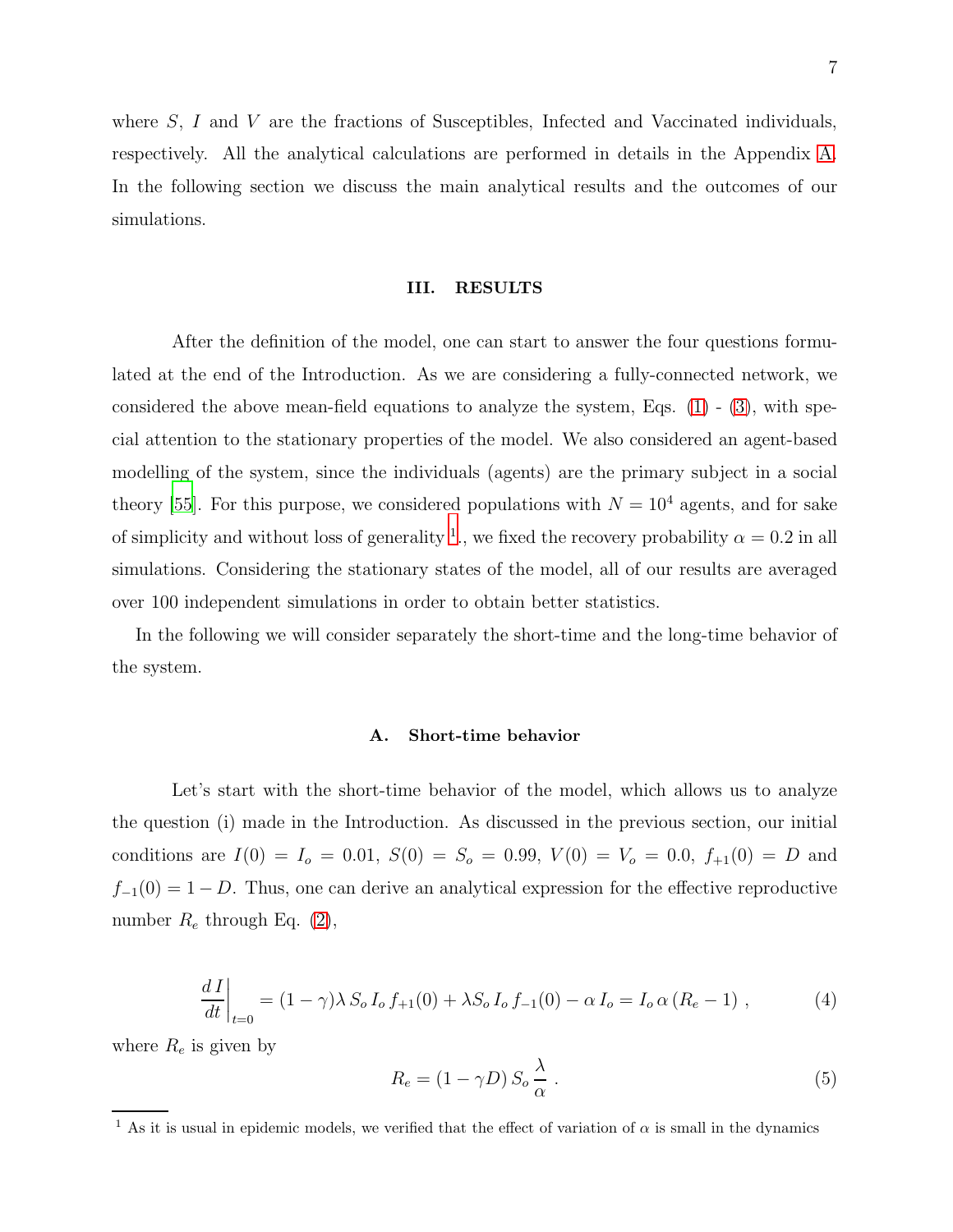

<span id="page-7-1"></span>FIG. 2. Diagram of possible short-time epidemic scenarios as a function of the critical density  $D_c$ . We considered Eqs. [\(6\)](#page-7-0) and [\(7\)](#page-8-0) with parameters  $S_o = 0.99$ ,  $I_o = 0.01$ ,  $\alpha = 0.2$ , and  $\lambda$  was varied from 0 to 1. In this case, we obtained  $R_e^{SIS}$  in the range [0, 4.95].

Notice that the above expression depends on the initial fraction D of Pro-vaccine agents and on the engagement  $\gamma$ , and it does not depend on the resusceptibility probability  $\phi$ . In other words, Eq. [\(5\)](#page-6-1) exhibits explicitly the coupling of the opinion and epidemic dynamics, including the usual dependence of the effective reproduction number  $R_e$  on the initial condition  $S_o$ . If  $S_o = 1$  we have the basic reproduction ratio  $R_o$  that is defined as the average number of individuals one infectious person would infect (over their entire period of infectiousness) if everyone in the population were susceptible [\[56\]](#page-26-9).

Looking for Eq. [\(5\)](#page-6-1), one can see that the occurrence of an outbreak decays for increasing values of  $\gamma$  and D. In this case, the initial fraction of vaccine supporters and the people engagement are important keys in the prevention of outbreaks, that is a realistic feature of the model. Observe that for  $\gamma = 0$  (no vaccination), the above expression [\(5\)](#page-6-1) recovers the usual SIS result,  $R_e^{SIS} = S_o \lambda / \alpha$ .

In order to compare both expression for the effective reproductive number, one can rewrite Eq.  $(5)$  as

<span id="page-7-0"></span>
$$
R_e = (1 - \gamma D) R_e^{SIS} . \tag{6}
$$

To avoid an epidemic outbreak,  $R_e \leq 1$ , which implies that  $D \geq (1/\gamma)(1 - 1/R_e^{SIS})$ . In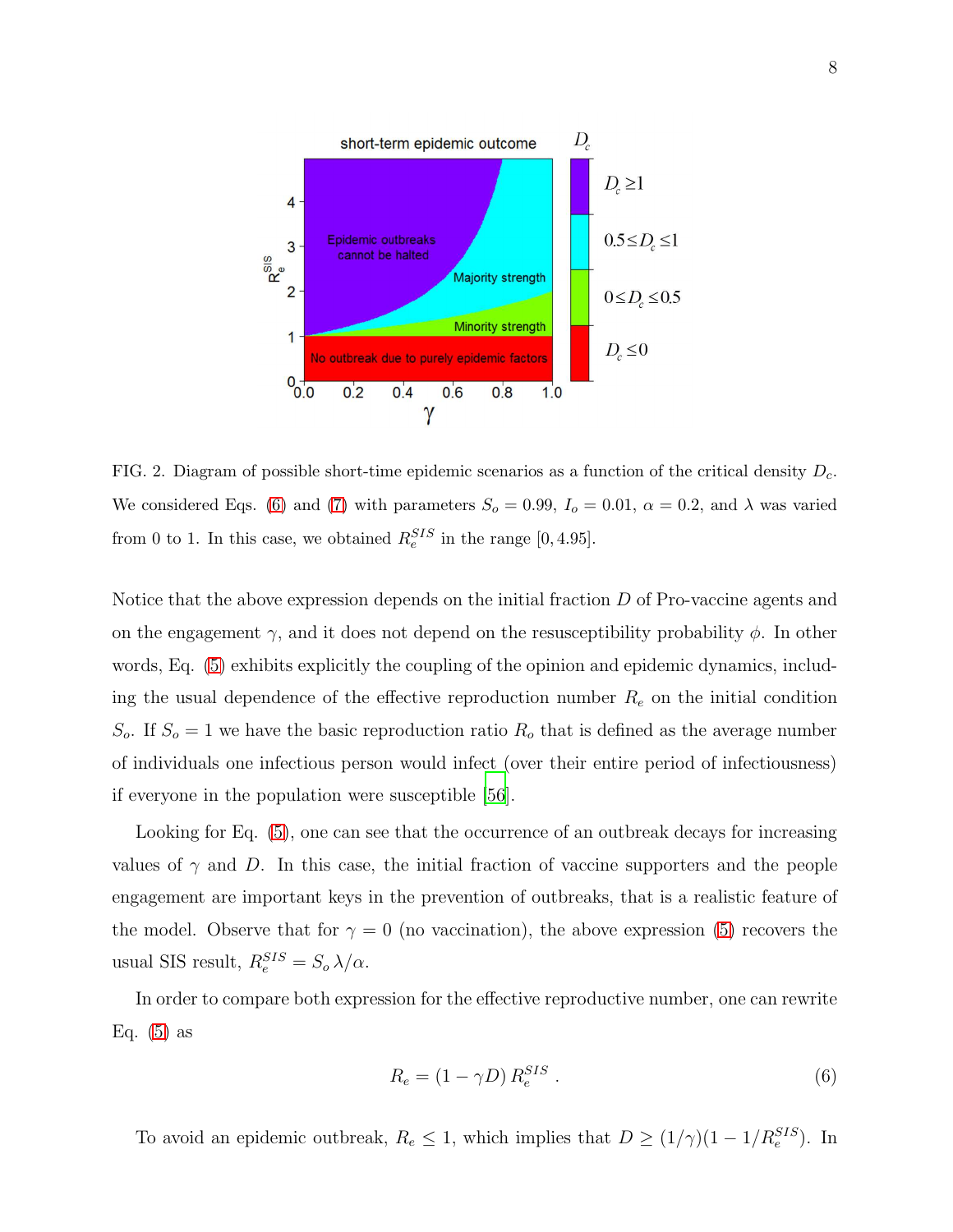<span id="page-8-0"></span>
$$
D_c = \frac{1}{\gamma} \left( 1 - \frac{1}{R_e^{SIS}} \right) \tag{7}
$$

Figure [2](#page-7-1) exhibits a diagram that help us to answer the question (ii) pointed in the Introduction, as discussed in the following:

- 1. Red region  $(D_c \leq 0)$ : in this region the solution [\(7\)](#page-8-0) is mathematically valid but it presents no physical meaning. It indicates that the outbreak does not occur due to purely epidemic reasons, i.e., we have  $R_e^{SIS} < 1$  since  $S_o \lambda < \alpha$ ;
- 2. Green region  $(0 < D_c \le 0.5)$ : in this region the initial minority is favorable to the vaccination. However, this minority can avoid the epidemic outbreak, and one can see the power of the initial minority in the short time [\[8](#page-23-5), [57,](#page-26-10) [58\]](#page-26-11).
- 3. Blue region  $(0.5 \leq D_c < 1)$ : in this region, the initial majority is in favor of the vaccination. Thus, depending on the engagement of such majority the outbreak can be avoided, and one can see the *power of the initial majority in the short time* [\[57](#page-26-10), [58\]](#page-26-11).
- 4. Purple region  $(D_c \geq 1)$ : in this region the solution [\(7\)](#page-8-0) is also not physically acceptable. It indicates that the outbreak can not be avoided, even if 100% of the population is in favor of the vaccination. Values  $D_c \geq 1$  are obtained if the people engagement is too low.

Those last results answer the questions (ii) and (iii) made in the Introduction.

### B. Long-time behavior

In this section we analyze the long-time behavior of the model, i.e., its steady-state properties, and one can discuss the question (iv) pointed in the Introduction. As we will see in the following, in opposition to what happend in the short-time case, the stationary behavior of the model depends on the resusceptibility probability  $\phi$ . In this case, we will study separately the two cases  $\phi \neq 0$  and  $\phi = 0$ .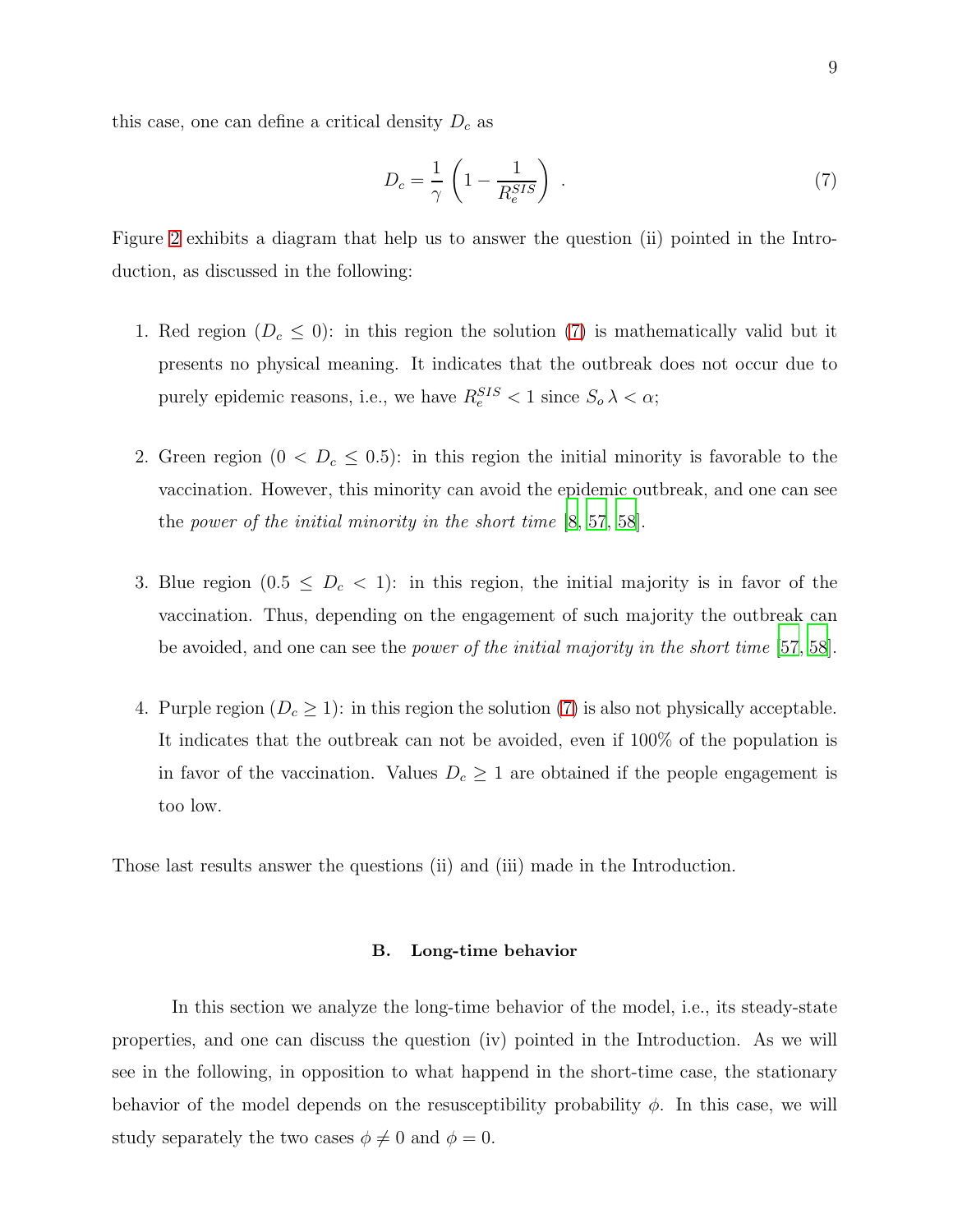# 1. Vaccination with limited efficiency  $(\phi \neq 0)$

For the case with temporary immunity  $\phi \neq 0$ , one can obtain all the fractions of the epidemic states in the limit  $t \to \infty$  (see Appendix [A\)](#page-20-0). The stationary density of Vaccinated and Susceptible individuals are given, respectively, by

$$
V_{\infty} = \begin{cases} 0 & \text{if } D < 0.5\\ \frac{\gamma}{\phi} \frac{\alpha}{(1-\gamma)\lambda} & \text{if } D > 0.5 \end{cases}
$$
(8)

$$
S_{\infty} = \begin{cases} \frac{\alpha}{\lambda} & \text{if } D < 0.5\\ \frac{\alpha}{\lambda (1 - \gamma)} & \text{if } D > 0.5 \end{cases}
$$
(9)

On the other hand, the stationary density of Infected individuals is given by

$$
I_{\infty} = \begin{cases} 0 & \text{if } \lambda \leq \lambda_c^I \text{ and } D < 0.5 \text{ or } \lambda \leq \lambda_c^{II} \text{ and } D > 0.5\\ \frac{1}{\lambda} (\lambda - \lambda_c^I) & \text{if } \lambda > \lambda_c^I \text{ and } D < 0.5\\ \frac{1}{\lambda} (\lambda - \lambda_c^{II}) & \text{if } \lambda > \lambda_c^{II} \text{ and } D > 0.5 \end{cases}
$$
(10)

where the epidemic thresholds for the cases  $D < 0.5$  and  $D > 0.5$  are, respectively,

<span id="page-9-1"></span><span id="page-9-0"></span>
$$
\lambda_c^I = \alpha \tag{11}
$$

$$
\lambda_c^{II} = \alpha \frac{\phi + \gamma}{\phi \left(1 - \gamma\right)}\,. \tag{12}
$$

Equations [\(11\)](#page-9-0) and [\(12\)](#page-9-0) show that effect of the social pressure is twofold. For  $D < 0.5$ , the social pressure has a negative effect, in a way that it eliminates from the threshold  $\lambda_c^I$  the effect of the engagement  $\gamma$  of the Pro-vaccine individuals. On the other hand, for  $D > 0.5$ the social pressure has a positive effect, since the contribution of the engagement  $\gamma$  appears explicitly in the epidemic threshold  $\lambda_c^{II}$ . The effect of the engagement can be analyzed in more details as follows. Taking  $\lambda_c^{II} = 1$  in Eq. [\(12\)](#page-9-0) we found a threshold value

<span id="page-9-2"></span>
$$
\gamma^* = \frac{\phi(1-\alpha)}{\phi+\alpha} \ . \tag{13}
$$

This value  $\gamma^*$  is the engagement above which there is no endemic phase in the system.

In Figure [3](#page-10-0) we exhibit some analytical and numerical results. In Figures [3](#page-10-0) (a) and (b) we show typical results for the stationary density of Infected individuals  $I_{\infty}$  for  $D < 0.5$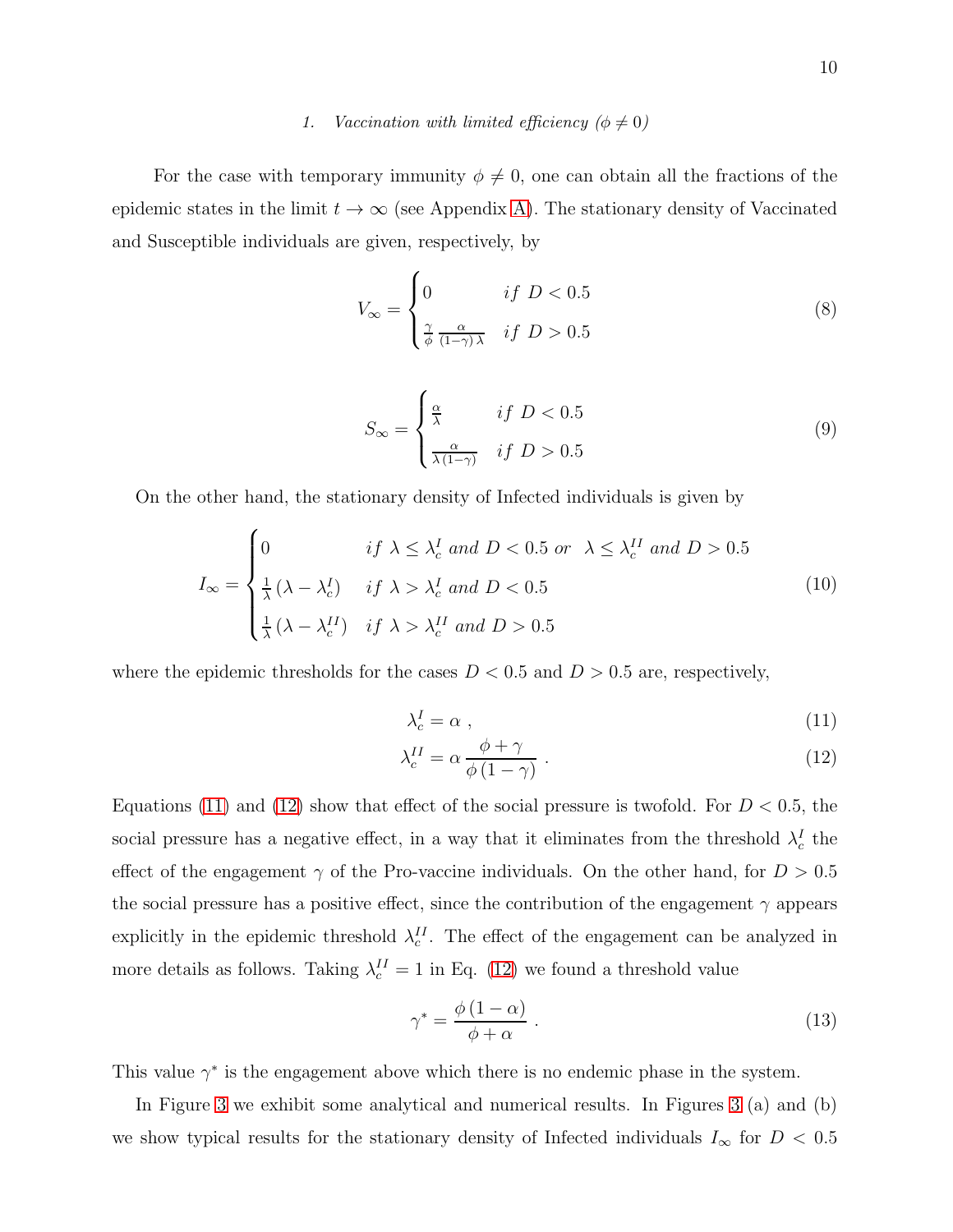

<span id="page-10-0"></span>FIG. 3. Typical shape of the stationary density  $I_{\infty}$  of Infected individuals as a function of  $\lambda$  for  $D < 0.5$  (a) and  $D > 0.5$  (b). We considered  $\alpha = 0.2$ ,  $\phi = 0.1$  and  $\gamma = 0.2$ . The line is the analytical result Eq. [\(10\)](#page-9-1) and the points were obtained from simulations using  $D = 0.4$  (a) and  $D = 0.6$  (b). (c) Typical phase diagram  $\lambda$  versus  $\gamma$  for  $D > 0.5$  given by Eq. [\(12\)](#page-9-0). The parameters are  $\phi = 0.1$  and  $\alpha = 0.2$ . (d) Typical phase diagram  $\gamma$  versus  $\phi$  for  $D > 0.5$  given by Eq. [\(13\)](#page-9-2). The parameter is  $\alpha = 0.2$ .

and  $D > 0.5$ , respectively. The full lines are given by the solutions [\(10\)](#page-9-1), with the respective epidemic thresholds given by Eqs. [\(11\)](#page-9-0) and [\(12\)](#page-9-0), and the symbols are results of numerical simulations of the model. In those figures one can see the phase transition between a Diseasefree phase, where the disease disappears of the population after a long time, and an Endemic phase, where the disease survives and infects permanently a finite fraction of the population in the stationary state. According to Eq. [\(10\)](#page-9-1), in comparison with the standard form  $I_{\infty} \sim (\lambda - \lambda_c)^{\beta}$ , we obtain a mean-field exponent  $\beta = 1$ , as expected due to the mean-field character of our model. In other words, a typical active-absorbing nonequilibrium phase transition.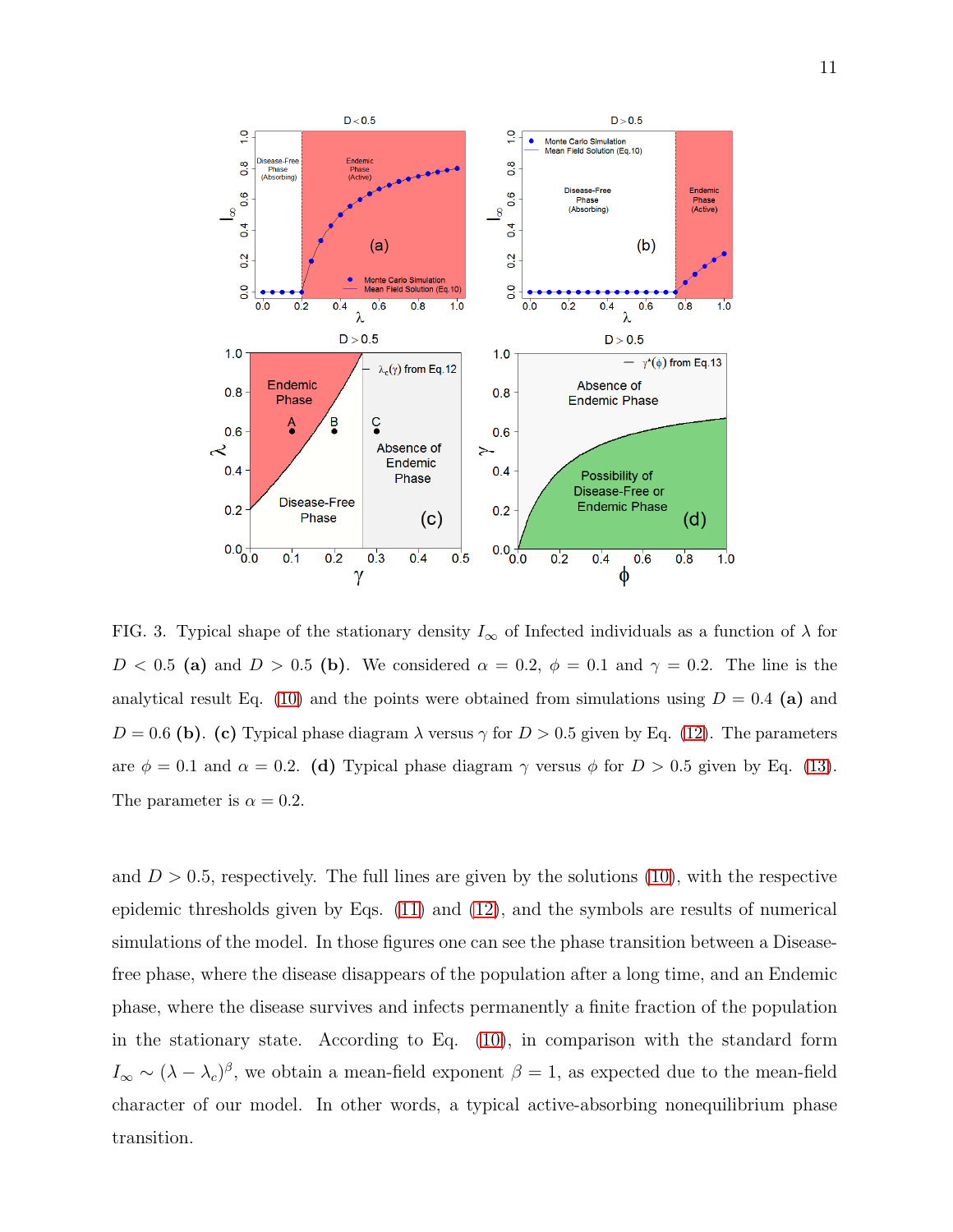The critical points  $\lambda_c$  do not depend explicitly on the initial density of Pro-vaccine agents, see Eqs. [\(11\)](#page-9-0) and [\(12\)](#page-9-0). However, for better understanding of the dynamics, it is important to analyze what is the initial minority opinion. For  $D < 0.5$ , after a long time the Provaccine agents (opinion  $o = +1$ ) will disappear of the population, so their engagement is not relevant in this case. On the other hand, for  $D > 0.5$  the opposite occurs, in the steady state all agents will share the opinion  $o = +1$ . Thus, during the evolution of the dynamics, when the fraction of Pro-vaccine agents is increasing in time, an increase in the engagement probability  $\gamma$  contributes to the extinction of the disease, or in other words to the increase of the Disease-free phase. This behavior can be observed in Eq. [\(12\)](#page-9-0): when we increase  $\gamma$  the critical point  $\lambda_c^{II}$  increases, and the endemic (disease-free) phase becomes smaller (larger). This picture can be seen in Figure [3](#page-10-0) (c), where we plot Eq. [\(12\)](#page-9-0) as a function of  $\gamma$ . Let us consider the points A, B and C in this figure. If there is an effort (public policies, for example) to increase the engagement of the people in favor of vaccination from  $\gamma = 0.1$ (point A) to  $\gamma = 0.2$  (point B), the disease will disappear after a long time. In addition, if the engagement rises again, for  $\gamma = 0.3$  (point C), there is no Endemic phase anymore, independent of the infection rate  $\lambda$ , since in this region of the figure we have  $\lambda_c > 1$ . These results indicate that even for highly contagious diseases the Pro-vaccine movement can stops the epidemic spreading, provided that the related agents are sufficiently engaged.

In this case, other question immediately arises: the above-mentioned absence of an Endemic phase is robust under variations in the resusceptibility probability  $\phi$ ? The graphic in Figure [3](#page-10-0) (d), where it is plotted Eq. [\(13\)](#page-9-2), answers this question. Indeed, for a sufficient high engagement one obtains the absence of the Endemic phase, independent of the vaccine's imperfection  $\phi$ . Nevertheless, one can also see in Figure [3](#page-10-0) (d) that for increasing values of  $\phi$ it is necessary more engagement in order to eliminate the disease propagation, which is also a realistic result of the model.

In Figure [4](#page-12-0) we exhibit numerical results for  $D = 0.75$ , i.e., for an initial majority of agents supporting the vaccination process. In this case, the opinion dynamics leads the system to a steady state were all agents follow this initial majority. Even in this case, a small engagement of the individuals like  $\gamma = 0.1$  is not sufficient to avoid an epidemic outbreak ( $R_e = 2.64 > 1$ ) and  $\lambda = 0.6 > \lambda_c = 0.44$ , and in addition the disease survives in the population in the long-time limit. On the other hand, for  $\gamma = 0.5$  we have a disease-free equilibrium after a long time, but the outbreak still occurs  $(R_e = 1.78 > 1 \text{ and } \lambda = 0.6 < \lambda_c = 0.75)$ . Finally,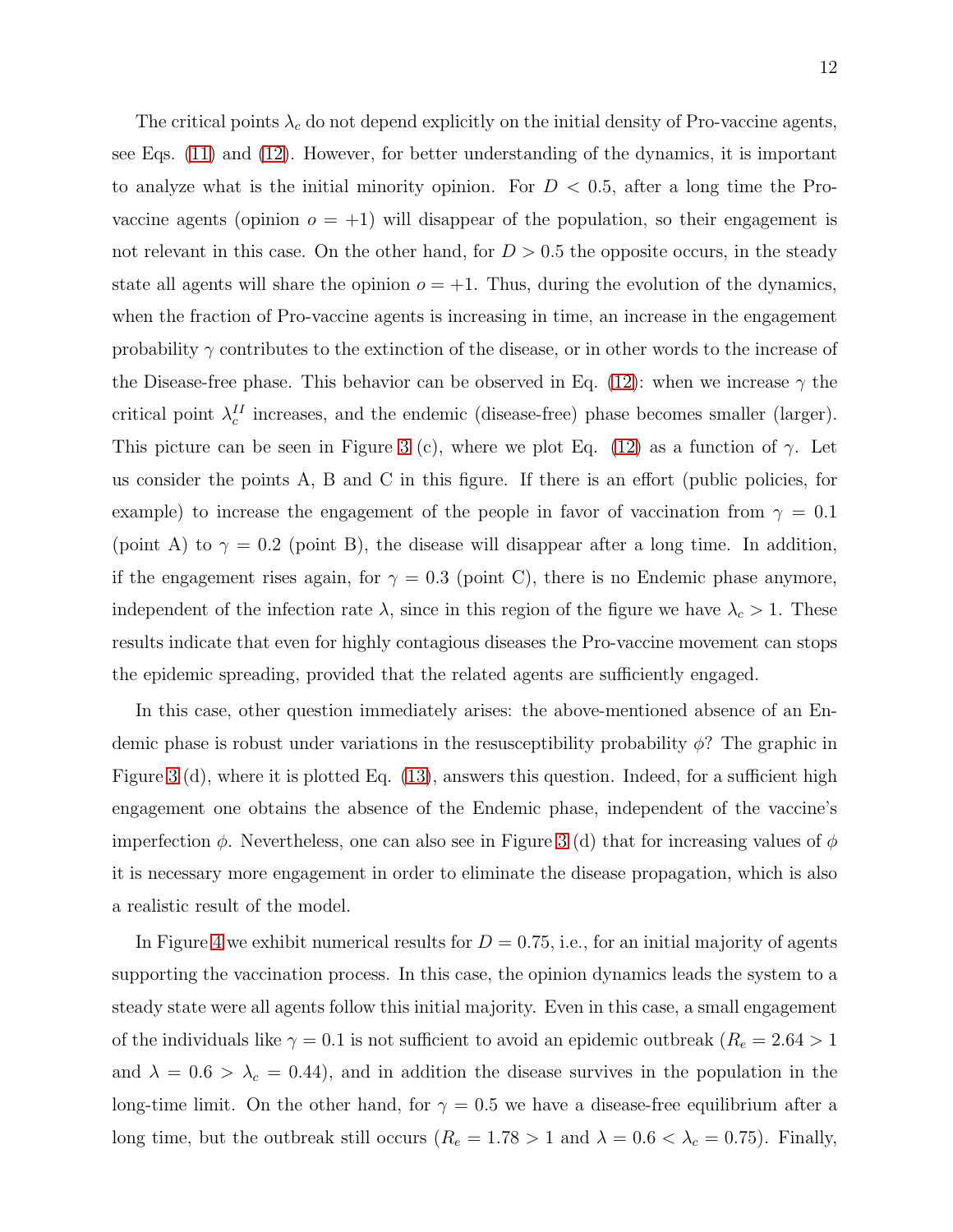

<span id="page-12-0"></span>FIG. 4. Temporal evolution of the densities of Pro-vaccine  $(f_{+1})$ , Susceptible (S), Infected (I) and Vaccinated (V) individuals, obtained from numerical simulations of the model for  $\gamma = 0.1$  (a),  $\gamma = 0.5$  (b) and  $\gamma = 0.9$  (c). The other parameters are  $\lambda = 0.6, \phi = 0.1, D = 0.75, N = 10^4$ ,  $I_o = 0.05, S_o = 0.95, V_o = 0$ . From Eqs. [\(5\)](#page-6-1) and [\(12\)](#page-9-0), we obtain (a)  $R_e = 2.64$  and  $\lambda_c = 0.44$ , (b)  $R_e=1.78$  and  $\lambda_c=0.75,$  (c)  $R_e=0.93$  and  $\lambda_c=20.0.$ 

for a sufficient high engagement like  $\gamma=0.9$ , the outbreak does not occurs  $(R_e=0.93<1$ and  $\lambda = 0.6 < \lambda_c = 20.0$ , the epidemic disappears in few time steps of the population, and we have a disease-free equilibrium in the long-time limit.

## 2. Vaccination with permanent immunization  $(\phi = 0)$

For the case with permanent immunity  $\phi = 0$ , one can obtain only some analytical results for the fractions of the epidemic states, in the limit  $t \to \infty$  (see Appendix [A\)](#page-20-0). The stationary density of Vaccinated, Susceptible and Infected individuals are given, respectively,

by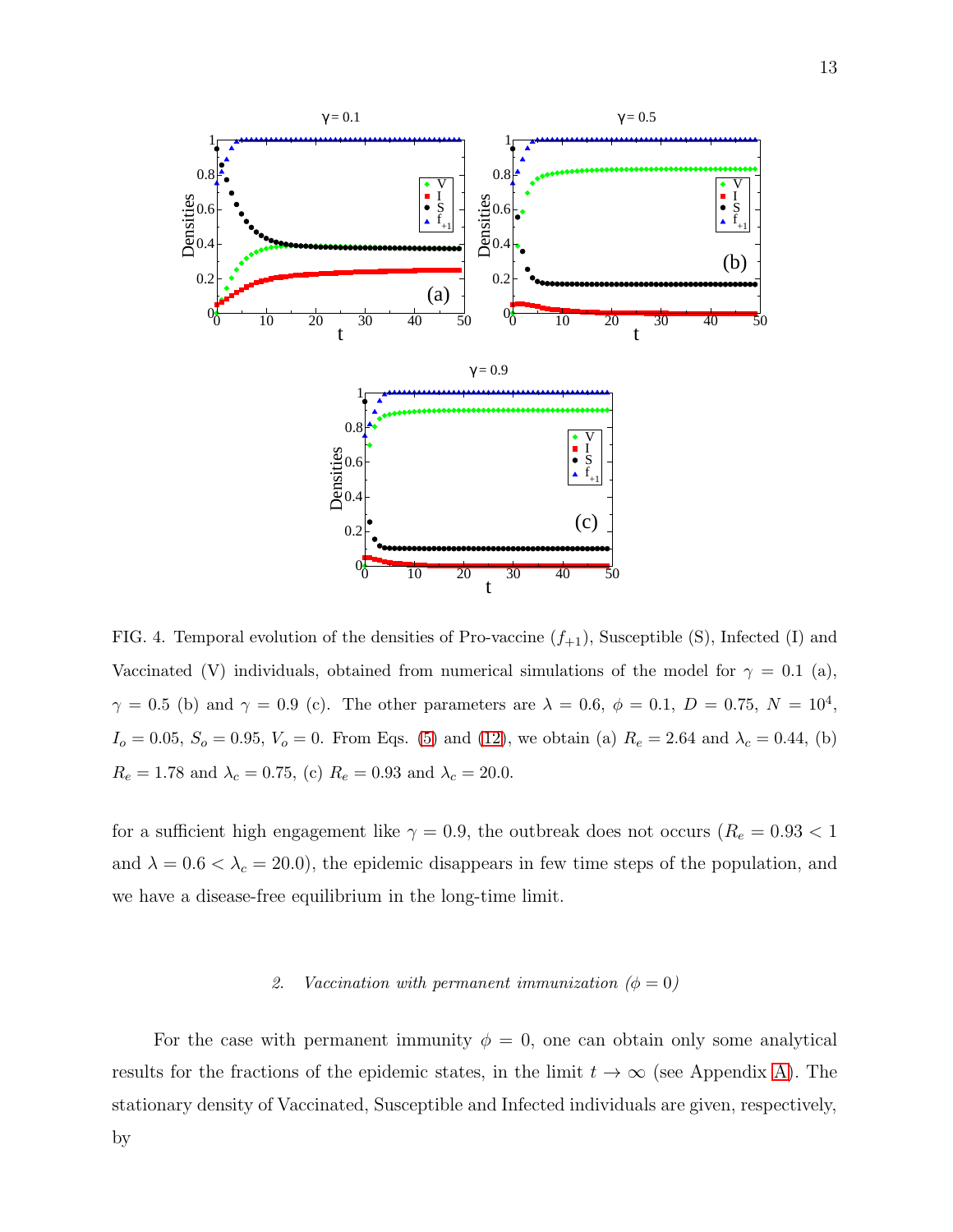

<span id="page-13-2"></span>FIG. 5. Stationary density  $I_{\infty}$  of Infected individuals as a function of  $\lambda$  for typical values of  $D = 0.0, 0.2$  and 0.4. The numerical results where obtained for  $\phi = 0$  (permanent immunization) and  $\gamma = 0.1$  (a),  $\gamma = 0.5$  (b) and  $\gamma = 0.9$  (c). The population size is  $N = 10^4$  and data are averaged over 100 independent simulations.

<span id="page-13-1"></span>
$$
V_{\infty} = \begin{cases} V_{\infty} & if \ D < 0.5 \\ 1 & if \ D > 0.5 \end{cases}
$$
 (14)

<span id="page-13-0"></span>
$$
S_{\infty} = \begin{cases} \frac{\alpha}{\lambda} & \text{if } D < 0.5\\ 0 & \text{if } D > 0.5 \end{cases}
$$
 (15)

$$
I_{\infty} = \begin{cases} 0 & \text{if } D > 0.5 \text{ or } D < 0.5 \text{ and } (1 - V_{\infty})\lambda \le \alpha \\ 1 - V_{\infty} - \frac{\alpha}{\lambda} & \text{if } D < 0.5 \text{ and } (1 - V_{\infty})\lambda \ge \alpha \end{cases}
$$
(16)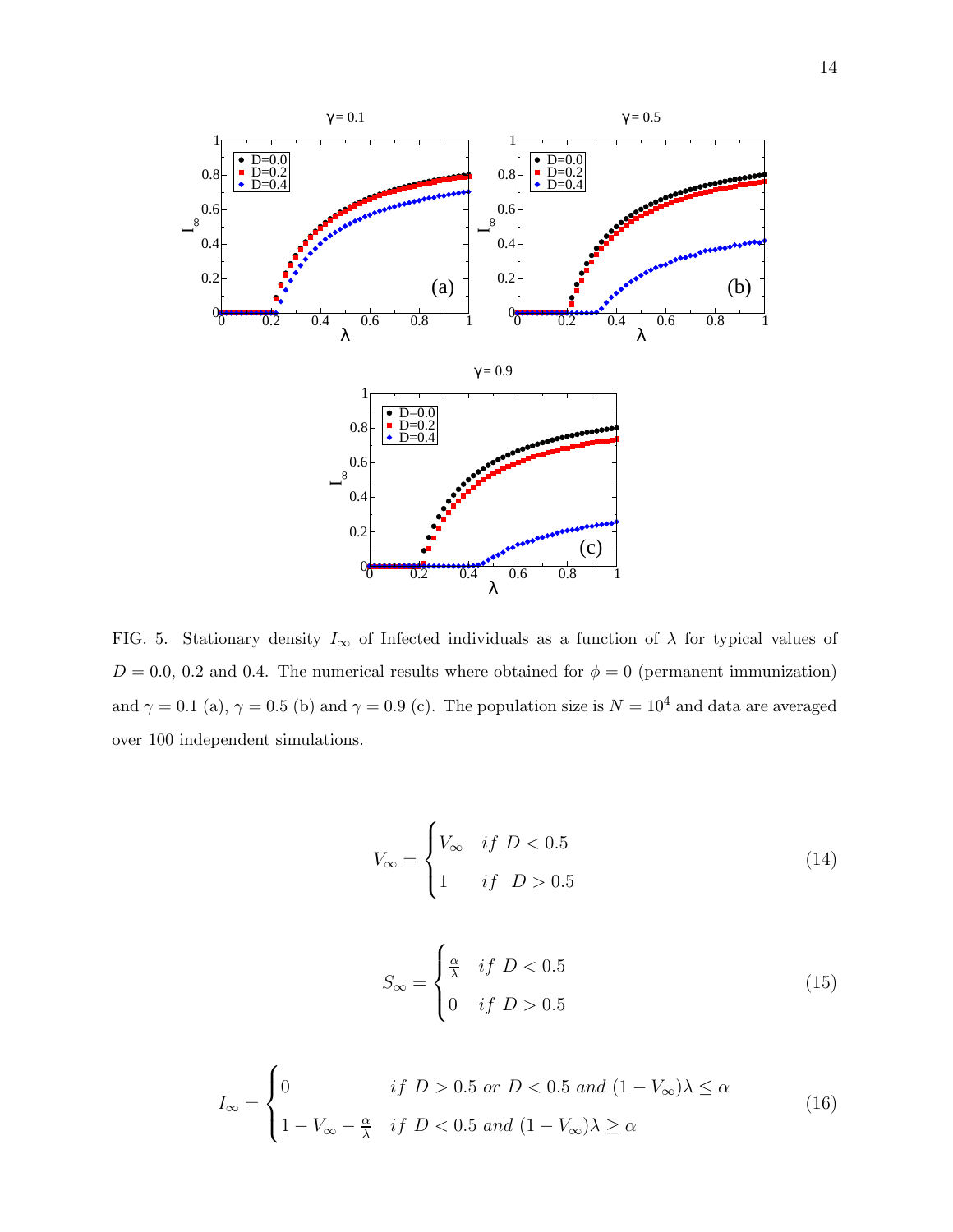As one can see, for  $\phi = 0$  the above equations furnish only the exact solution for  $S_{\infty}$ , and a relation between  $I_{\infty}$  and  $V_{\infty}$ . This is a consequence of the compartment V, that for  $\phi = 0$  is an absorbing state, i.e., if an agent enters in this compartment he will not change his epidemic state anymore. In this case, we will focus our study mainly in computer simulations. However, the above analytical results can give us some insights in the behavior of the model. First of all, Eq. [\(16\)](#page-13-0) predicts a phase transition. On the other hand, one can see from Eq.  $(14)-(16)$  $(14)-(16)$  that if the initial majority is formed by Pro-vaccine individuals  $(D > 0.5)$ , the disease will disapear after a long time, since the vaccine induces a permanent immunization and more agents become in favor of the vaccination during the evolution of the system.

In Figure [5](#page-13-2) we show numerical results for the stationary density  $I_{\infty}$  of Infected individuals as a function of  $\lambda$  for typical values of  $\gamma$  and D, with  $\phi = 0$ . One can see that the epidemic threshold  $\lambda_c$  increases for increasing values of D. In addition, one can see that when we increase D from  $D = 0.0$  to  $D = 0.2$ , the impact on the behavior of  $I_{\infty}$  is small, whereas the effect is more pronounced when we change from  $D = 0.2$  to  $D = 0.4$ . This effect is more clear when we increase the engagement  $\gamma$ , see for example Figure [5](#page-13-2) (c).

We exhibit in Figure [6](#page-15-0) numerical results for the temporal evolution of the densities of Pro-vaccine  $(f_{+1})$ , Susceptible (S), Infected (I) and Vaccinated (V) individuals for  $\phi = 0$ . Results are for  $D = 0.6$  (a),  $D = 0.45$  (b) and  $D = 0.3$  (c), and the fixed parameters are  $\lambda = 0.7$  and  $\gamma = 0.9$ . In the panel (a) one can see that even if the vaccination supporters are initially a majority  $(D = 0.6)$ , they cannot avoid the occurrence of the outbreak (since  $R_e > 1$ , but they can promote the disappearance of the disease in the long-time limit. Nevertheless, due to the initial majority in favor of vaccination, the outbreak achieves a small fraction of the individuals. In Figure [6](#page-15-0) (b) there is a small initial majority against the vaccination ( $D = 0.45$ ). Despite the occurrence of an epidemic outbreak (since  $R_e > 1$ ), one can see an interesting result: the disease disappears in the long-time limit, even in this case  $(D < 0.5)$  where after a long time all the individuals in the population will share the anti-vaccine opinion  $o = -1$ . This result occurs due to the high engagement of the population,  $\gamma = 0.9$ , i.e., even being a minority in all the evolution of the system the Provaccine individuals take the vaccine with a high probability, and the immunity is permanent. In this case, even when these individuals change opinion due to the social pressure, they are already vaccinated.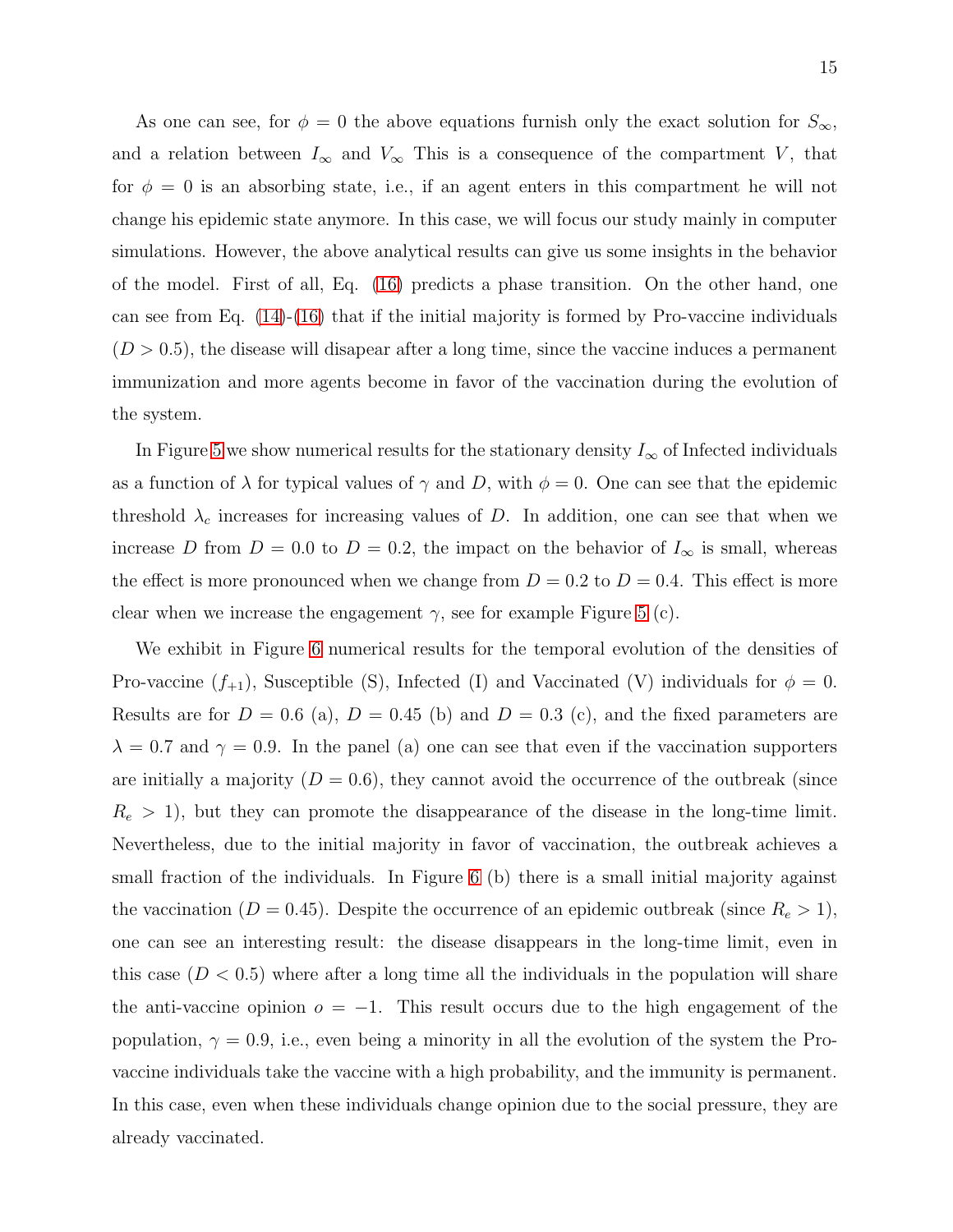

<span id="page-15-0"></span>FIG. 6. Temporal evolution of the densities of Pro-vaccine  $(f_{+1})$ , Susceptible (S), Infected (I) and Vaccinated (V) individuals, obtained from numerical simulations of the model with permanent immunization ( $\phi = 0$ ). Results are for  $D = 0.6$  (a),  $D = 0.45$  (b) and  $D = 0.3$  (c). The other parameters are  $\lambda = 0.7$ ,  $\gamma = 0.9$ ,  $N = 10^4$ ,  $I_o = 5\%$ ,  $S_o = 95\%$ ,  $V_o = 0\%$ . From Eq. [\(6\)](#page-7-0) one obtains  $R_e = 1.53$  (a),  $R_e = 1.98$  (b) and  $R_e = 2.43$  (c).

Finally, in the panel (c) of Figure [6](#page-15-0) we show results for  $D = 0.3$ , i.e., the great majority of the population (70%) starts the dynamics against the vaccination process. In this case, one can see that the outbreak occurs (since  $R_e > 1$ ) and the disease survives in the stationary state. This occurs due to the rapid population consensus against the vaccination, and even for a high engagement the pro-vaccine agents disappear rapidly of the population due to social pressure.

For better analyze the effect of social pressure in the epidemic spreading, we exhibit in Figure [7](#page-16-0) the stationary density  $I_\infty$  of Infected individuals as a function of the initial density D of +1 opinions, for typical values of infection probability  $\lambda$  and of the engagement  $\gamma$ . First of all, one can see that, if the initial majority is in favor of the vaccination campaign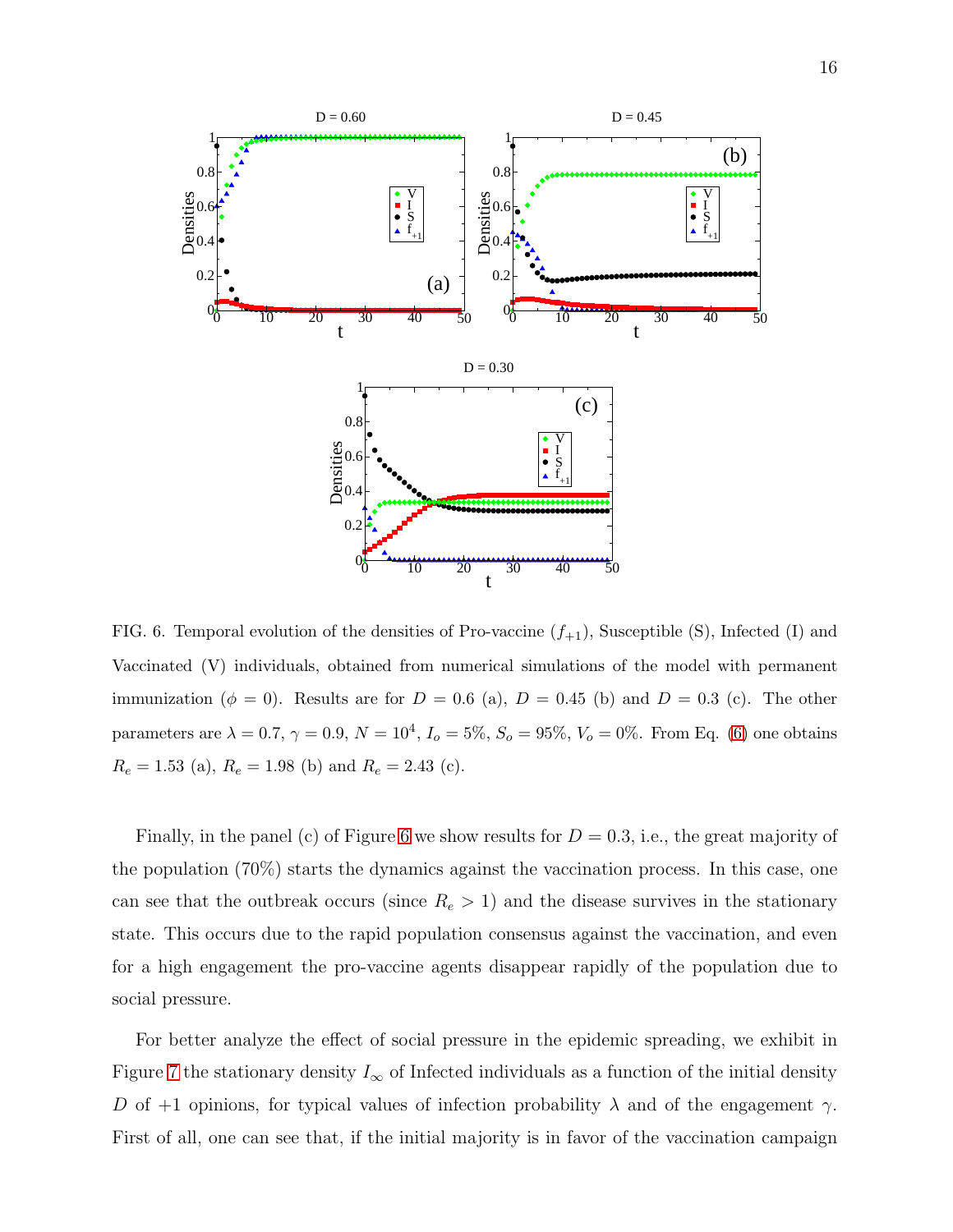

<span id="page-16-0"></span>FIG. 7. Stationary density  $I_{\infty}$  of Infected individuals as a function of the initial density D of provaccine agents for typical values of the engagement  $\gamma$  and permanent immunity ( $\phi = 0$ ). Results are for infection probabilities  $\lambda = 0.25$  (a),  $\lambda = 0.50$  (b) and  $\lambda = 0.75$  (c). The vertical (green) dotted line indicates the value  $D = 0.5$ , that separates the regions of initial majorities in favor and against the vaccination process. The population size is  $N = 10^4$  and data are averaged over 100 independent simulations.

 $(D > 0.5)$ , the disease disappears of the population in the steady state, independent of the values of  $\gamma$  and  $\lambda$ , as predicted analytically in Eqs. [\(14\)](#page-13-1)-[\(16\)](#page-13-0). This is a positive effect of the social pressure [\[36,](#page-25-3) [59,](#page-26-12) [60\]](#page-26-13). On the other hand, for small values of  $D (D \ll 0.15)$  the density of Infected agents is independent of  $\gamma$ , for a fixed value of  $\lambda$ . In other words, if the the population is initially mainly dominated by individuals against the vaccination, the engagement has no effect on the disease propagation, and we have an endemic phase. In this case, the social pressure causes a negative effect on the disease spreading [\[36](#page-25-3), [59,](#page-26-12) [60\]](#page-26-13).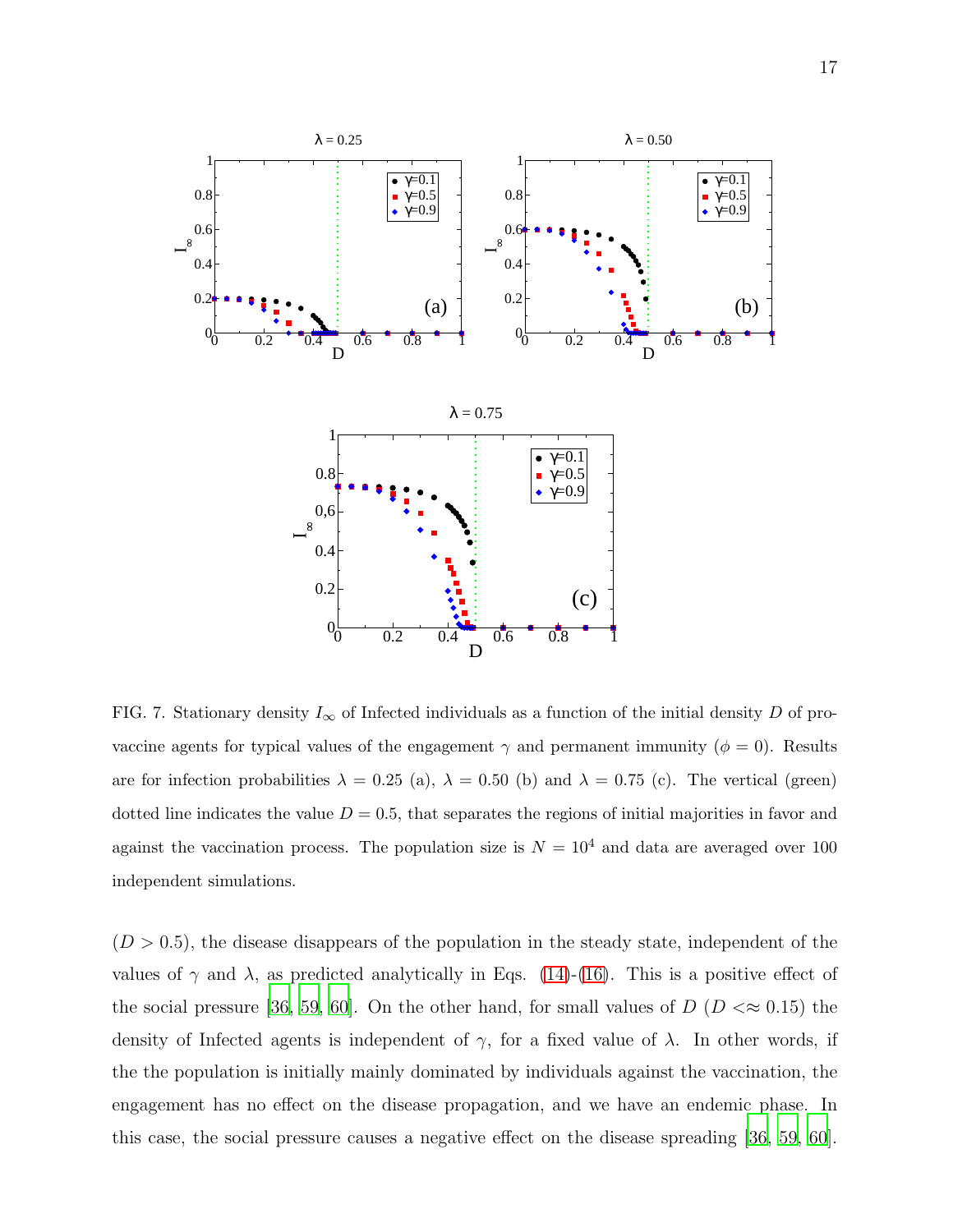However, one can see in Figure [7](#page-16-0) an interesting result for the cases with  $D < 0.5$ : despite the mentioned negative effect of social pressure, a sufficient high engagement like  $\gamma = 0.9$ can lead to the disease extinction in the stationary state, since the initial majority of antivaccine individuals is not much larger than the initial minority of pro-vaccince agents. This result can be observed in the three graphics of Figure [7,](#page-16-0) and is more pronounced for the smaller values of the infection probability  $\lambda$ . These results can be seen as a kind of power of the minority in the long-time limit. All those results are realistic features of our model.

### IV. DISCUSSION

In this work, we have studied a model of epidemic spreading coupled with an opinion dynamics. Such opinion dynamics simulates the competition of two distinct positions regarding a vaccination campaign: pro-vaccine x anti-vaccine individuals. As a minimal model, we considered that this competition is represented in our case by the Galam's majority-rule dynamics [\[39](#page-25-6), [46](#page-25-7)]. In addition, the epidemic dynamics is governed by a compartmental model with 3 classes: Susceptibles (S), Infected (I) and Vaccinated (V) individuals. Finally, we considered two distinct cases: the vaccine can give temporary or permanent immunity to the individuals.

For both cases, one can describe the model at mean-field level through ordinary differential equations. First, we analyzed the short-time behavior of the model, and we found that it does not depend on the resusceptibility rate  $\phi$ , the probability for which a vaccinated individual becomes susceptible again. We calculated the effective reproductive number  $R_e$ , that is given by  $R_e = (1 - \gamma D) S_o (\lambda/\alpha)$ . This expression shows that the occurrence or absence of an epidemic outbreak depends on the infection and recovery probabilities ( $\lambda$  and  $\alpha$ , respectively), as usual, but it also depends on social parameters. The first one is the initial fraction D of pro-vaccine individuals, and the other one is the engagement  $\gamma$  of those individuals. Thus, the coupling of both dynamics (opinion and epidemic) affects directly the disease diffusion in the short time. Based on the expression for  $R_e$ , we discussed the range of values of D for which different realistic scenarios can occur. In this case, we found evidences that even an initial minority in favor of the vaccination campaign  $(D < 0.5)$  can stop the disease spreading, since its engagement is sufficiently high (the power of the initial minority). In addition, for the case where the pro-vaccine individuals are majority in the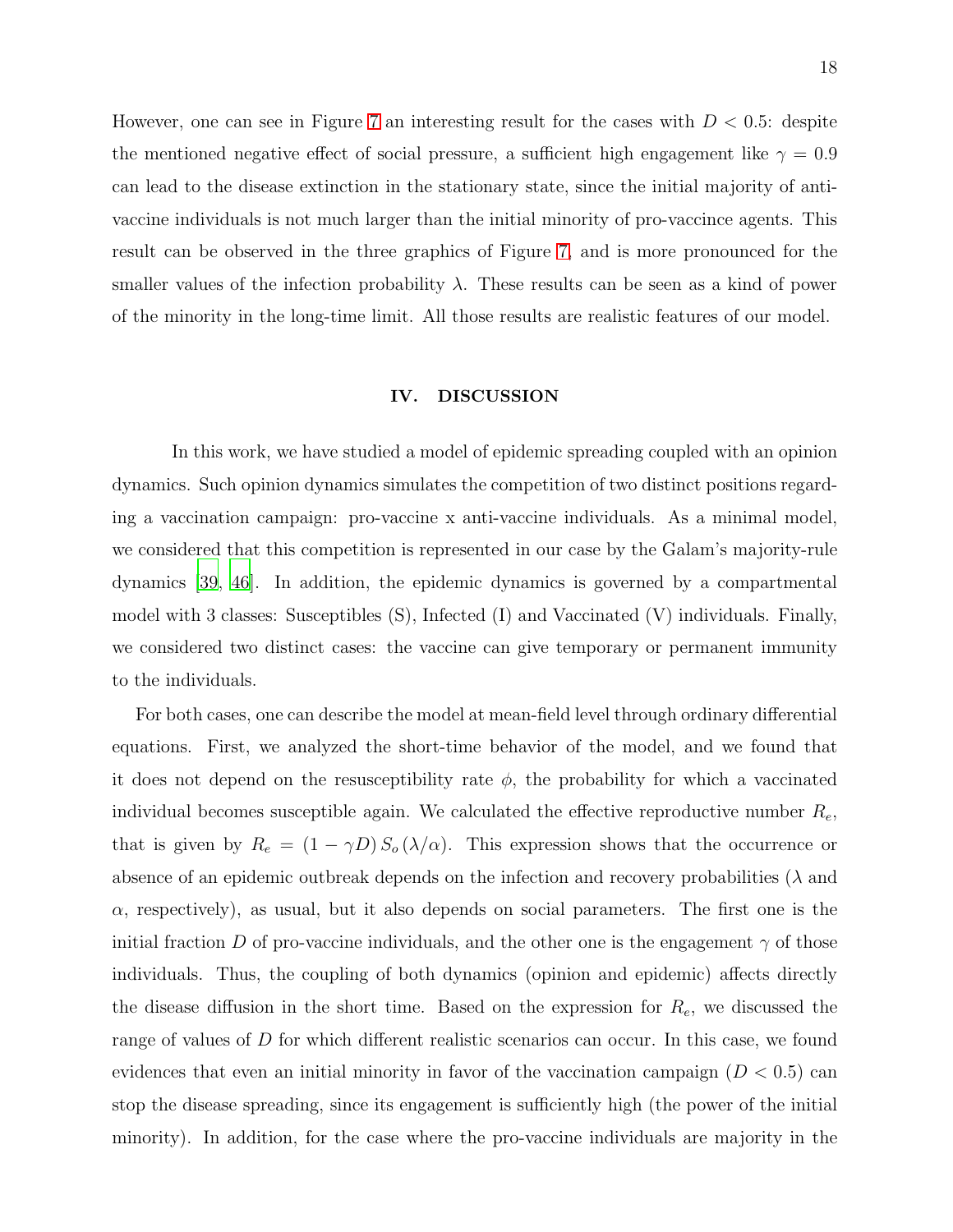beginning ( $D > 0.5$ ), even the outbreak can be avoided, depending on the values of  $\gamma$  (the power of the initial majority).

On the other hand, the long-time behavior of the model depends on  $\phi$ . For the cases where the immunity is temporary, we found all the stationary densities (S, I and V). Based on these results, we verified that the model undergoes phase transitions between disease-free and endemic phases, and the epidemic thresholds are different for the two cases of initial majorities ( $D < 0.5$  and  $D > 0.5$ ). Thus, we found that for  $D < 0.5$  the transition does not depends on  $\phi$ , which suggests that if the initial majority is against the vaccination process, the engagement does not influence the disease spreading. On the other hand, for  $D > 0.5$ the threshold depends explicity on  $\phi$ , and we found that for sufficient high engagement the disease can disappear of the population in the long time, even for high infection rates. We also derived an analytical expression for the threshold value  $\gamma^*$  above which there is no endemic phase in the population.

For the cases where the immunity is permanent, we only derived a closed analytical expression for the stationary density of Susceptible agents  $S_{\infty}$ . The expression for  $I_{\infty}$  depends on  $V_{\infty}$ , and we can conclude from that expressions only that there is a phase transition as in the previous case, and that if the initial majority is formed by Pro-vaccine individuals  $(D > 0.5)$ , the disease will disapear after a long time, since the vaccine induces a permanent immunization and more agents become in favor of the vaccination during the evolution of the system due to the social pressure (majority-rule dynamics). This is a positive effect of the social pressure. The remaining of the analysis for permanent immunization was done through Monte Carlo simulations. In this case, we also found distinct epidemic scenarios, with endemic and disease-free phases, and the occurrence or not of outbreaks. In addition, we verified that if there is initially an overwhelming majority of anti-vaccine agents  $(D \ll 0.5)$ , the engagement has no effect on the disease propagation, and we have an endemic phase, which can be interpreted as a negative effect of the social pressure on the disease spreading. However, even for  $D < 0.5$  a sufficient high engagement can lead to the disease extinction in the stationary state, since the initial majority of anti-vaccine individuals is not much larger than the initial minority of pro-vaccince agents. These results can be seen as a kind of power of the minority in the long-time limit. All these those results are realistic features of our model.

As discussed in [\[53\]](#page-26-6) the variation of the epidemic threshold as a result of immunization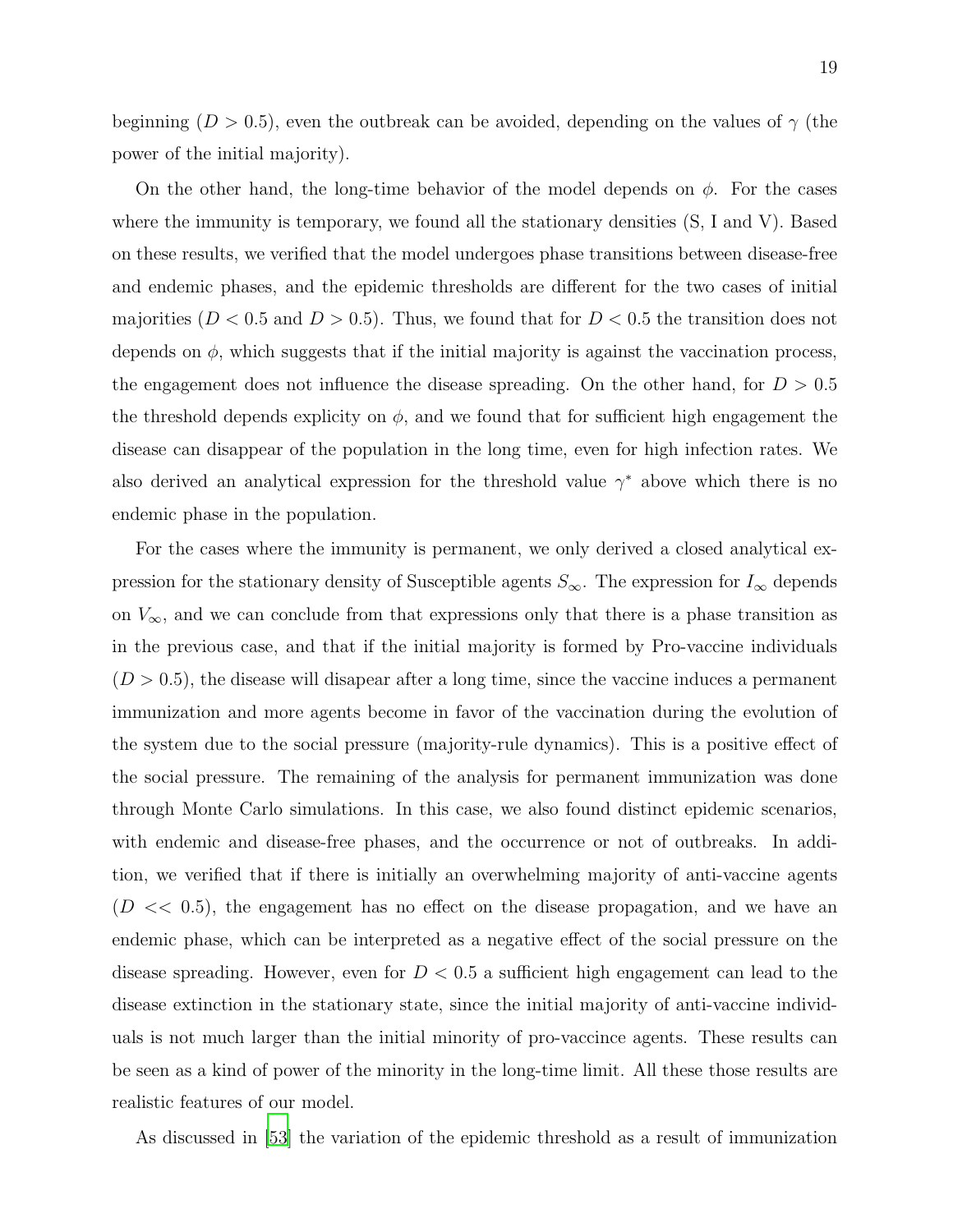has important practical consequences. In our case, for  $\phi \neq 0$  (temporary immunity), one can see in Figure [3](#page-10-0) (c) that near the engagement threshold  $\gamma^*$  a small effort to increase the engagement of pro-vaccine individuals leads the system to a disease-free phase, or even to the absence of an endemic phase (i.e., there is no endemic phase even for  $\lambda = 1.0$ ). It means that in a given population where the initial majority supports the vaccination campaign  $(D > 0.5)$ , the focus of the government should be to promote a higher engagement of such initial majority. This conclusion corroborates the discussion in [\[61\]](#page-26-14), that indicates that in general the better strategy in a vaccination campaign is not to direct "battle" with antivaccine individuals. On the other hand, for  $D < 0.5$  our results suggest that the increase of engagement should not be sufficient to eliminate the disease. In this case, the more efficient strategy is to change the initial conditions, i.e., to convincing more floaters prior to the beginning of the public debate, as discussed by Galam in [\[28](#page-24-8)]. Finally, for  $\phi = 0.0$ (permanent immunity), the Galam's strategy [\[28\]](#page-24-8) could present evident or neglibible results, depending on the initial fraction of pro-vaccine agents and on their engagement.

Summarizing, our results showed that for both analyzed cases (permanent or temporary immunity) the social pressure acts either positively and negatively over the epidemic spreading in our SIS-like model, depending on the initial density of pro-vaccine individuals. Other works [\[34](#page-25-1)[–36,](#page-25-3) [59,](#page-26-12) [60\]](#page-26-13) also discussed that the social pressure acts as a double-edged sword in vaccination campaigns, but in the mentioned works the authors considered SIR models and they did not take into account the two vaccination schemes considered here (permanent or temporary immunity).

As extensions of this work, one can simulate the model on complex topologies (small world, scale free) in order to analyze the impact of the neighborhood in the dynamics presented here in the fully-connected case. Another interesting extension is to consider more sofisticated dynamics for the opinions' changes, taking into account agents' heterogeneities (conviction, for example [\[62](#page-26-15)]) as well as other interesting models as the nonlinear voter model [\[44\]](#page-25-8) and the nonconsensus opinion model [\[45\]](#page-25-9).

## ACKNOWLEDGMENTS

The authors acknowledge financial support from the Brazilian funding agencies CNPq, CAPES and FAPERJ.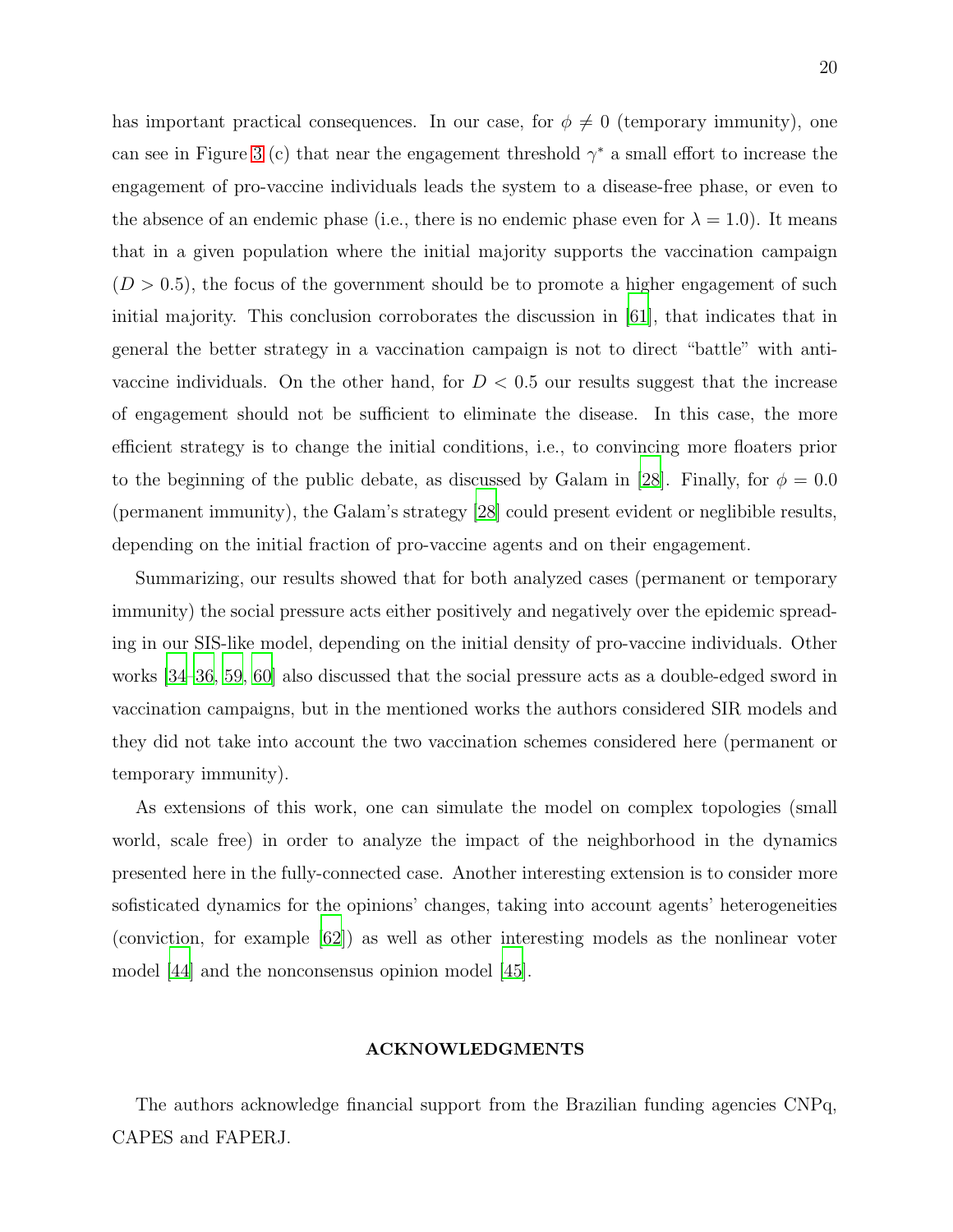# <span id="page-20-0"></span>Appendix A

The model is definied by the set of ODE's [\(1\)](#page-5-1), [\(2\)](#page-5-1) and [\(3\)](#page-5-1) of the text. In addition, we have the normalization condition  $S + V + I = 1$ .

### 1. Short time

The condition for the epidemic threshold can be obtained from Eq. [\(2\)](#page-5-1) taking  $t = 0$ ,

$$
\left. \frac{dI}{dt} \right|_{t=0} = (1 - \gamma) \lambda S_o I_o f_{+1}(0) + \lambda S_o I_o f_{-1}(0) - \alpha I_o
$$

$$
= (1 - \gamma) \lambda S_o I_o D + \lambda S_o I_o (1 - D) - \alpha I_o
$$

$$
= I_o \alpha ((1 - \gamma D) S_o \frac{\lambda}{\alpha} - 1)
$$

$$
= I_o \alpha (R_e - 1) \tag{A1}
$$

Comparing the last expression with Eq. [\(4\)](#page-6-2), we have  $R_e = (1 - \gamma D)S_o \lambda/\alpha$ , that is Eq. [\(5\)](#page-6-1) of the text.

# 2. Long time and  $\phi \neq 0$

a. Case I: 
$$
D < 0.5
$$

The steady state of the opinion dynamics is  $f_{+1} = 0$  and  $f_{-1} = 1$  [\[39](#page-25-6), [46\]](#page-25-7), i.e., all agents are Anti-vaccine after a long time. For the epidemic states, the limit  $t \to \infty$  for Eqs.  $(1), (2)$  $(1), (2)$  $(1), (2)$  and  $(3)$  of the text gives us

<span id="page-20-1"></span>
$$
\dot{S}_{\infty} = 0 = -\lambda \, S_{\infty} \, I_{\infty} + \alpha \, I_{\infty} + \phi \, V_{\infty} \,, \tag{A2}
$$

$$
\dot{I}_{\infty} = 0 = \lambda \, S_{\infty} \, I_{\infty} - \alpha \, I_{\infty} \,, \tag{A3}
$$

$$
\dot{V_{\infty}} = 0 = \phi V_{\infty} \tag{A4}
$$

Eq. [\(A4\)](#page-20-1) for  $\phi \neq 0$  gives us  $V_{\infty} = 0$ . From Eq. [\(A3\)](#page-20-1) we obtain two solutions,

<span id="page-20-2"></span>
$$
I_{\infty} = 0 \tag{A5}
$$

$$
S_{\infty} = \frac{\alpha}{\lambda} \ . \tag{A6}
$$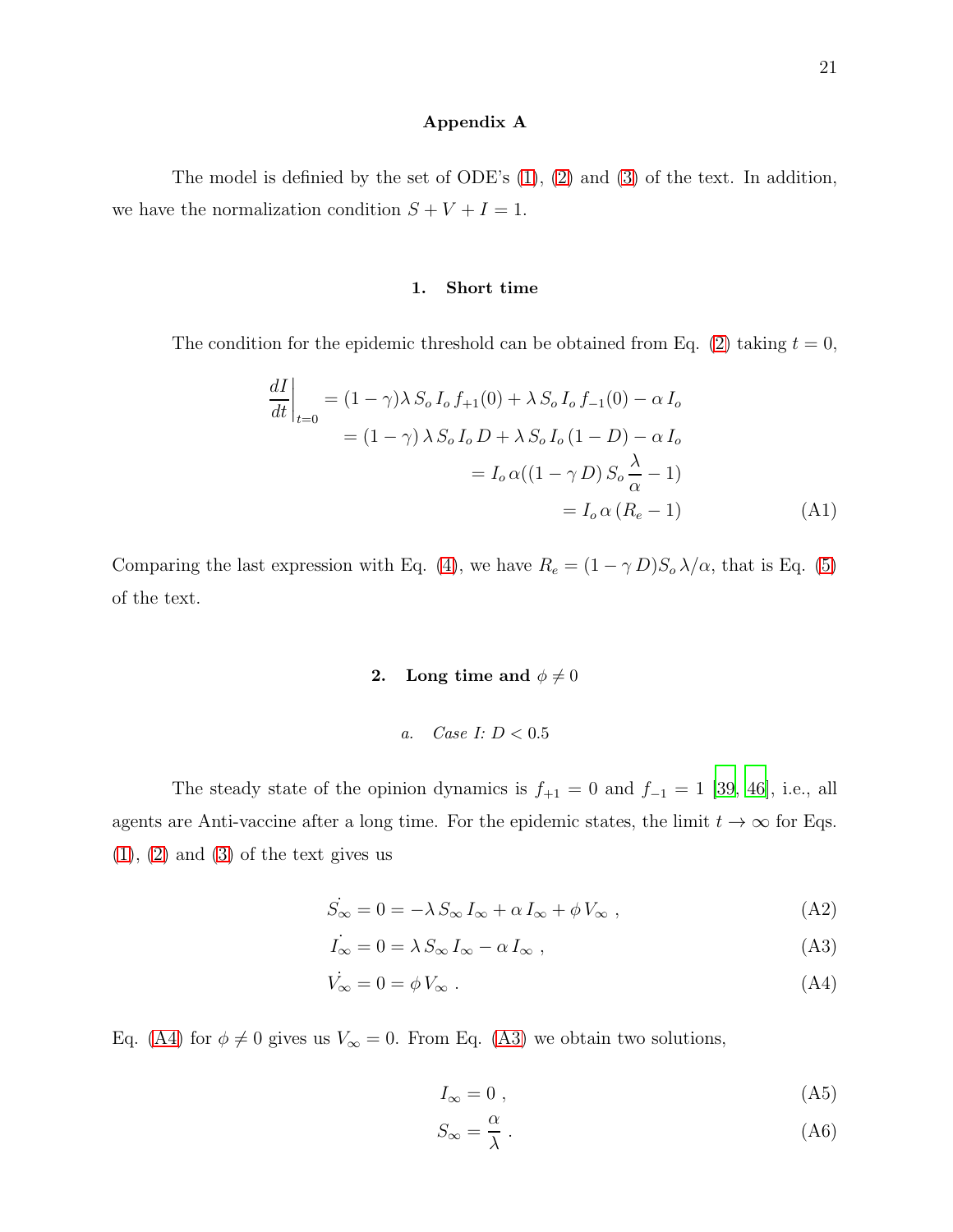Considering the normalization condition, the solution  $V_{\infty} = 0$  and the results [\(A5\)](#page-20-2) and [\(A6\)](#page-20-2), one obtains

$$
I_{\infty} = \begin{cases} 0 & \lambda \leq \lambda_c \\ \frac{1}{\lambda} (\lambda - \lambda_c) & \lambda > \lambda_c \end{cases}
$$
 (A7)

where  $\lambda_c = \lambda_c^I = \alpha$  is the epidemic threshold for  $D < 0.5$ , Eq. [\(11\)](#page-9-0) of the text.

*b.* Case II: 
$$
D > 0.5
$$

In this case, the steady state of the opinion dynamics is  $f_{+1} = 1$  and  $f_{-1} = 0$  [\[39,](#page-25-6) [46\]](#page-25-7), i.e., all agents are Pro-vaccine. For the epidemic states, the limit  $t \to \infty$  for Eqs. [\(1\)](#page-5-1), [\(2\)](#page-5-1) and [\(3\)](#page-5-1) of the text gives us

<span id="page-21-0"></span>
$$
\dot{S}_{\infty} = 0 = -\gamma S_{\infty} - (1 - \gamma) \lambda S_{\infty} I_{\infty} + \alpha I_{\infty} + \phi V_{\infty} , \qquad (A8)
$$

$$
\dot{I}_{\infty} = 0 = (1 - \gamma) \lambda S_{\infty} I_{\infty} - \alpha I_{\infty} , \qquad (A9)
$$

$$
\dot{V}_{\infty} = 0 = \gamma S_{\infty} - \phi V_{\infty} . \tag{A10}
$$

Eq. [\(A9\)](#page-21-0) gives us

<span id="page-21-1"></span>
$$
I_{\infty} = 0 \tag{A11}
$$

$$
S_{\infty} = \frac{\alpha}{(1 - \gamma)\lambda} \tag{A12}
$$

Considering Eqs. [\(A10\)](#page-21-0) and [\(A12\)](#page-21-1), one gets for  $\phi \neq 0$ 

$$
V_{\infty} = \frac{\gamma}{\phi} \frac{\alpha}{(1 - \gamma) \lambda} \ . \tag{A13}
$$

Using the normalization condition, one obtains

$$
I_{\infty} = \frac{1}{\lambda} \left( \lambda - \alpha \frac{\phi + \gamma}{\phi (1 - \gamma)} \right) . \tag{A14}
$$

Comparing this last result with the standard form  $I_{\infty} \sim (\lambda - \lambda_c)^{\beta}$ , one obtains  $\lambda_c = \lambda_c^{II} =$  $\alpha \frac{\phi + \gamma}{\phi (1 - \gamma)}$  $\frac{\varphi+\gamma}{\varphi(1-\gamma)}$ , that is the epidemic threshold for  $D > 0.5$ , Eq. [\(12\)](#page-9-0) of the text, and the typical mean-field exponent  $\beta = 1$ .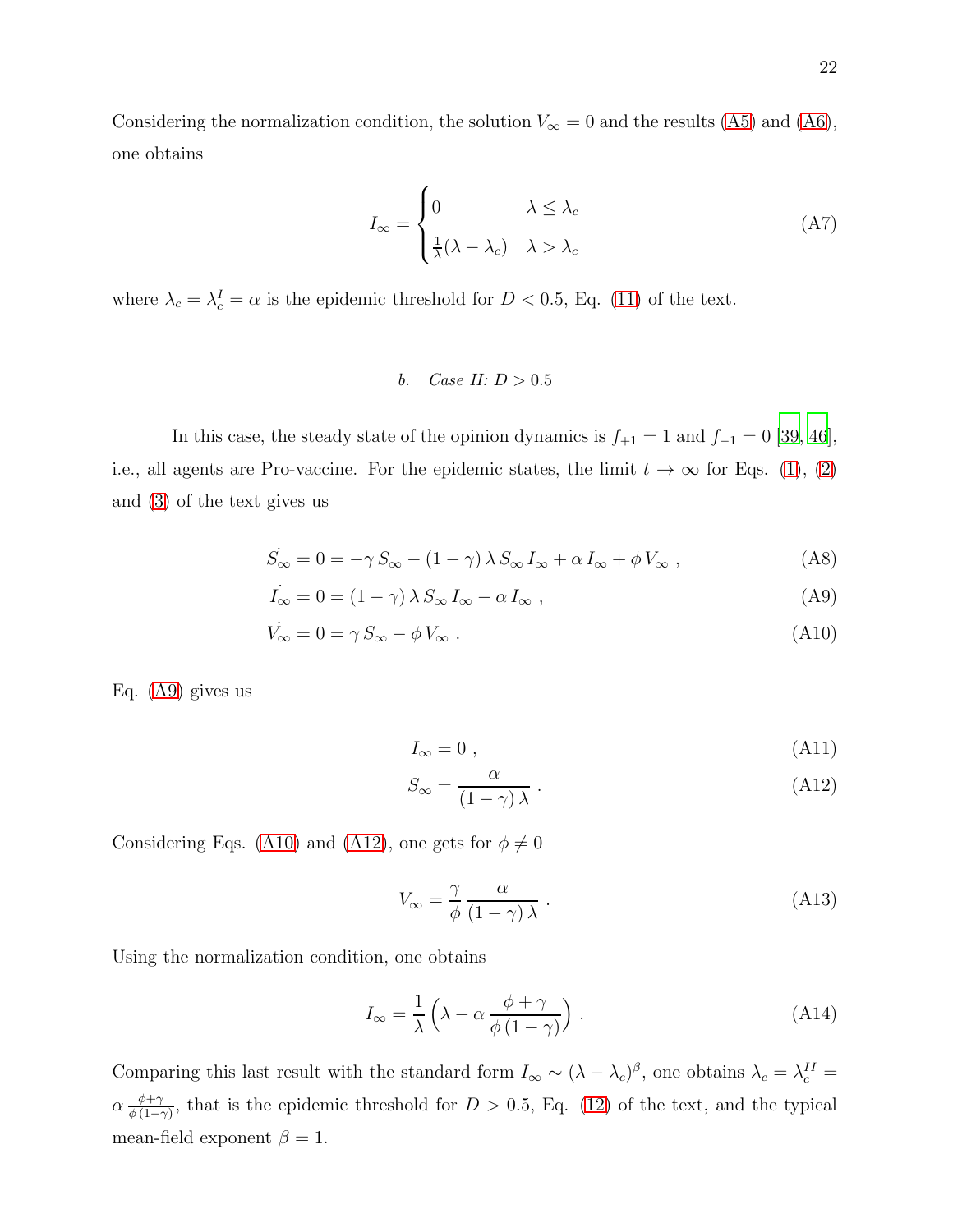### 3. Long time and  $\phi = 0$

a. Case I: 
$$
D < 0.5
$$

In a similiar way as we made before, the steady-state equations are given by

<span id="page-22-1"></span>
$$
\dot{S}_{\infty} = 0 = -\lambda \, S_{\infty} \, I_{\infty} + \alpha \, I_{\infty} \,, \tag{A15}
$$

$$
\dot{I}_{\infty} = 0 = \lambda \, S_{\infty} \, I_{\infty} - \alpha \, I_{\infty} \,, \tag{A16}
$$

$$
\dot{V}_{\infty} = 0 = 0 V_{\infty} \tag{A17}
$$

Eq. [\(A17\)](#page-22-1) is identically null, and in this case we have a set of two equations with three variables, i.e., there is not complete solution. However, from Eq. [\(A16\)](#page-22-1) we have  $I_{\infty} = 0$  or  $S_{\infty} = \alpha/\lambda$ . The normalization condition gives us the general solution

$$
I_{\infty} = \begin{cases} 0 & \lambda \leq \lambda_c \\ 1 - \frac{\alpha}{\lambda} - V_{\infty} & \lambda > \lambda_c \end{cases}
$$
(A18)

and one can not obtain an explicity result for the epidemic threshold  $\lambda_c$ , since  $V_{\infty}$  can be a function of  $\lambda$ .

### b. Case II:  $D > 0.5$

In a similiar way as we made before, the steady-state equations are given by

$$
\dot{S}_{\infty} = 0 = -\gamma S_{\infty} - (1 - \gamma)\lambda S_{\infty} I_{\infty} + \alpha I_{\infty} , \qquad (A19)
$$

$$
\dot{I}_{\infty} = 0 = (1 - \gamma)\lambda S_{\infty} I_{\infty} - \alpha I_{\infty} , \qquad (A20)
$$

$$
\dot{S}_{\infty} = 0 = \gamma S_{\infty} \tag{A21}
$$

For  $\gamma \neq 0$  one gets  $S_{\infty} = I_{\infty} = 0$ , and the normalization conditions gives us  $V_{\infty} = 1$ .

[2] S. Galam, Sociophysics: A Physicist's Modeling of Psycho-Political Phenomena (Springer, Berlin, 2012).

<span id="page-22-0"></span><sup>[1]</sup> A. Barrat, M. Barthelemy, A. Vespignani, Dynamical Processes on Complex Networks (Cambridge University Press, Cambridge, 2008).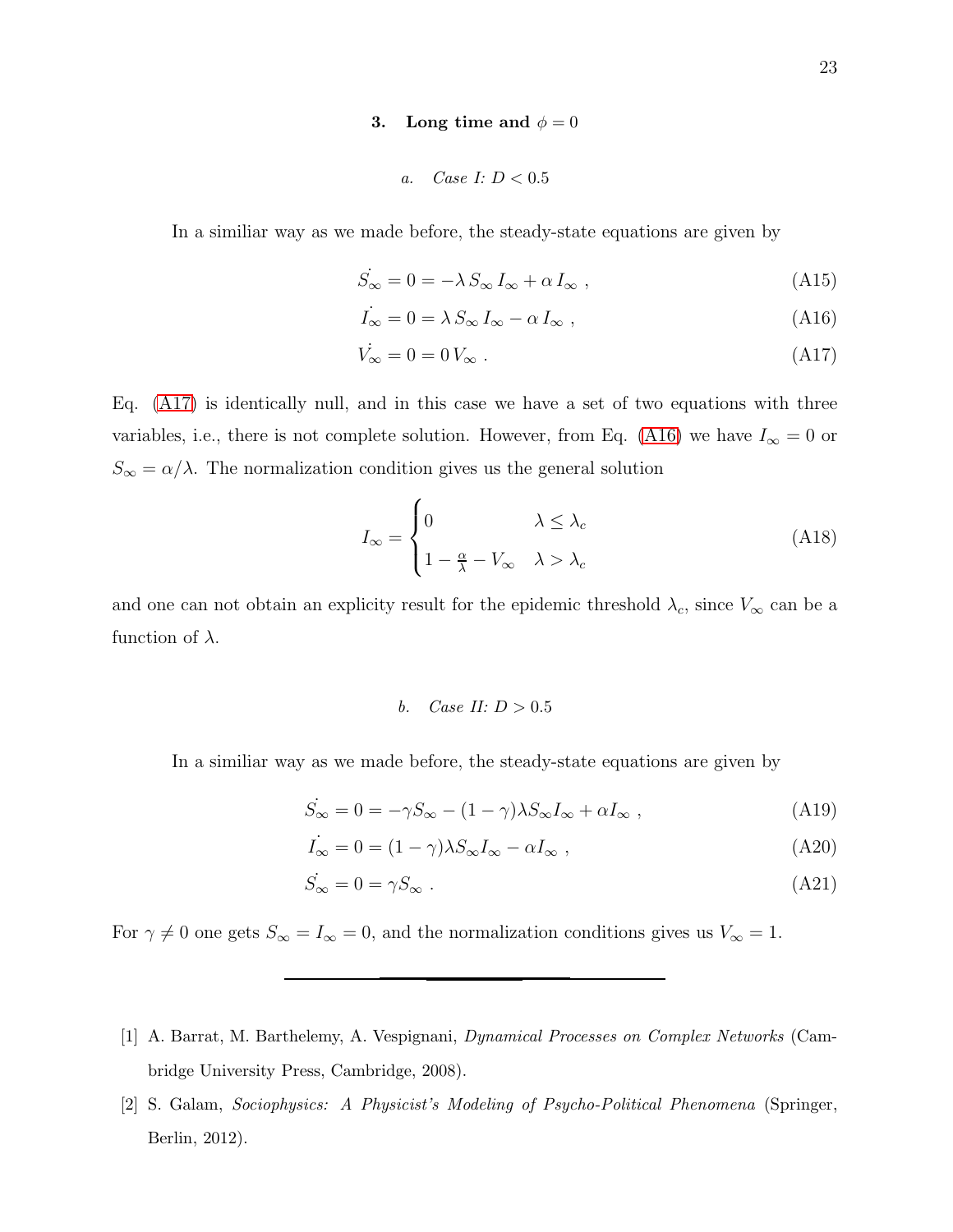- [3] P. Sen, B. K. Chakrabarti, Sociophysics: An Introduction (Oxford University Press, Oxford, 2013).
- [4] C. Castellano, S. Fortunato, V. Loreto, "Statistical physics of social dynamics", Rev. Mod. Phys. 81, 591 (2009).
- [5] R. Pastor-Satorras et. al., "Epidemic processes in complex networks", Rev. Mod. Phys. 87, 925 (2015).
- <span id="page-23-4"></span>[6] J. Wu, S. Ni, S. Shen, "Dynamics of public opinion under the influence of epidemic spreading", Int. J. Mod. Phys. C 27, 1650079 (2016).
- [7] N. Crokidakis, F. L. Forgerini, "Competition Among Reputations in the 2D Sznajd Model: Spontaneous Emergence of Democratic States", Braz. J. Phys. 42, 125 (2012).
- <span id="page-23-5"></span>[8] N. Crokidakis, P. M. C. de Oliveira,"The first shall be last: Selection-driven minority becomes majority", Physica A 409, 48 (2014).
- <span id="page-23-6"></span>[9] S. Ni, W. Weng, H. Zhang, "Modeling the effects of social impact on epidemic spreading in complex networks", Physica A 390, 4528 (2011).
- <span id="page-23-0"></span>[10] Hai-Feng Zhang et. al., "Braesss Paradox in Epidemic Game: Better Condition Results in Less Payoff", Scientific Reports 3, 3292 (2013).
- <span id="page-23-1"></span>[11] Y. Moreno, R. Pastor-Satorras, A. Vespignani, "Epidemic outbreaks in complex heterogeneous networks", Eur. Phys. J. B 26, 521 (2002).
- [12] R. Pastor-Satorras, A. Vespignani, "Epidemic dynamics and endemic states in complex networks", Phys. Rev. E 63, 066117 (2001).
- [13] L. F. da Silva et al., "Critical properties of the SIS model dynamics on the Apollonian network", J. Stat. Mech. P05003 (2013).
- [14] N. Crokidakis, M. A. de Menezes, "Critical behavior of the SIS epidemic model with timedependent infection rate", J. Stat. Mech. P05012 (2012).
- [15] H. K. Janssen, M. Mller, "Generalized epidemic process and tricritical dynamic percolation", Phys. Rev. E 70 026114 (2004).
- <span id="page-23-2"></span>[16] S. Biswas, "Mean-field solutions of kinetic-exchange opinion models", Phys. Rev. E 84, 056106  $(2011).$
- <span id="page-23-3"></span>[17] D. R. de Souza, T. Tom´e, "Stochastic lattice gas model describing the dynamics of the SIRS epidemic process", Physica A 389, 1142 (2010).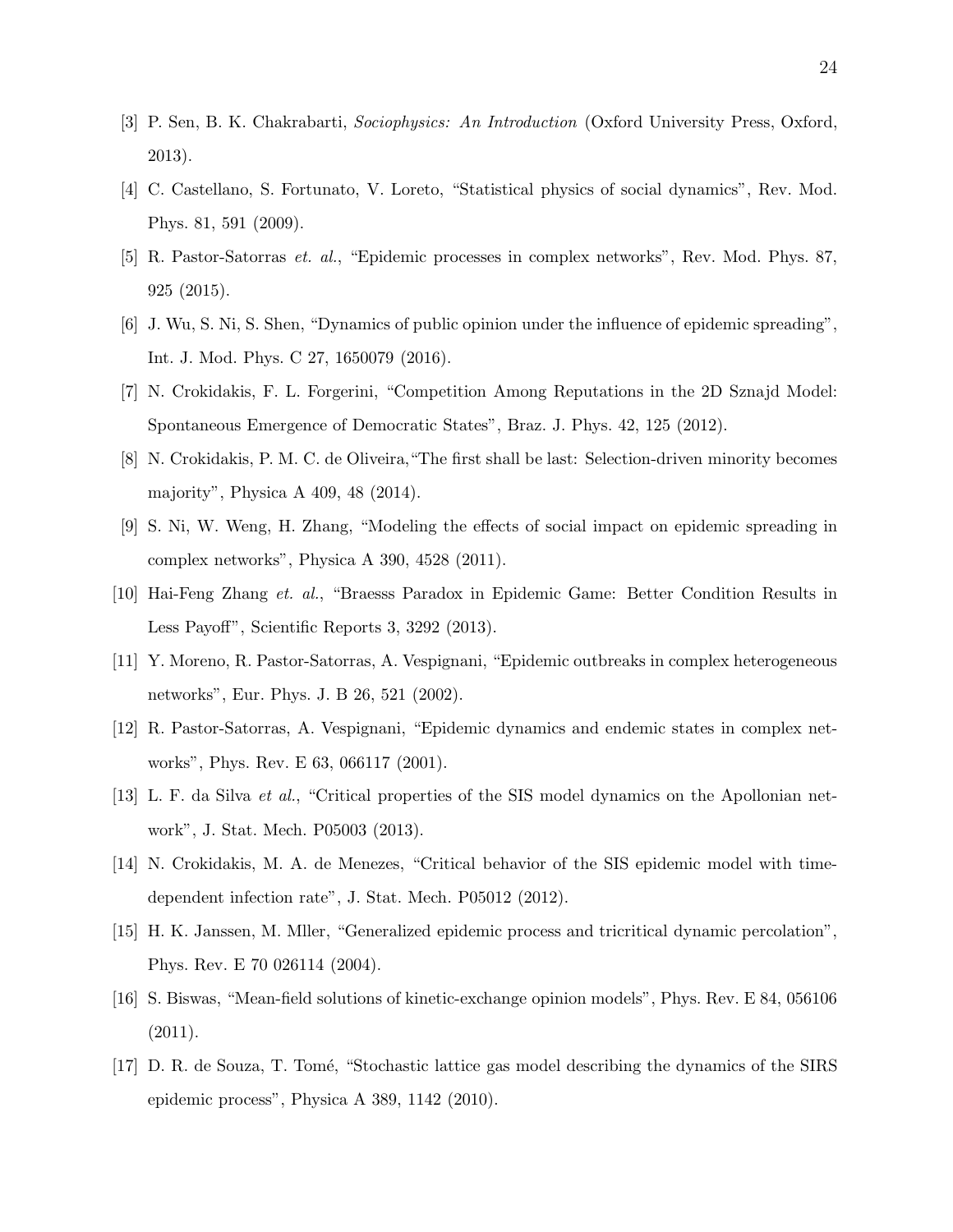- <span id="page-24-0"></span>[18] T. Tomé, M. J. de Oliveira, *Stochastic dynamics and irreversibility* (Springer, Heidelberg, 2015).
- <span id="page-24-1"></span>[19] K. Chung et. al., "Universality classes of generalized epidemic process on random networks", Phys. Rev. E 93, 052304 (2016).
- <span id="page-24-2"></span>[20] A. S. Mata, S. C. Ferreira, "Multiple transitions of the susceptible-infected-susceptible epidemic model on complex networks", Phys. Revi. E 91, 012816 (2015).
- <span id="page-24-3"></span>[21] N. Antulov-Fantulin et al., "Identification of patient zero in static and temporal networks: Robustness and limitations", Phys. Rev. Lett. 114, 248701 (2015).
- <span id="page-24-4"></span>[22] M. Kitsak et. al., "Identification of influential spreaders in complex networks", Nature Physics 6, 888 (2010).
- <span id="page-24-5"></span>[23] N. Crokidakis, S. M. D. Queirós, "Probing into the effectiveness of self-isolation policies in epidemic control", J. Stat. Mech. P06003 (2012).
- <span id="page-24-6"></span>[24] S. Funk, M. Salath, V. A. A. Jansen, "Modelling the influence of human behaviour on the spread of infectious diseases: a review", J. R. Soc. Interface 7, 1247 (2010).
- <span id="page-24-13"></span>[25] Z. Wang et. al., "Coupled disease-behavior dynamics on complex networks: A review", Physics of life reviews 15, 1 (2015).
- <span id="page-24-11"></span>[26] N. Perra et. al., "Towards a characterization of behavior-disease models", PLoS ONE 6, e23084  $(2011).$
- <span id="page-24-7"></span>[27] "Modeling the interplay between human behavior and the spread of infectious diseases", edited by P. Manfredi, A. D'Onofrio (Springer Science and Business Media, 2013).
- <span id="page-24-8"></span>[28] S. Galam, "Public debates driven by incomplete scientific data: The cases of evolution theory, global warming and H1N1 pandemic influenza", Physica A 389, 3619 (2010).
- <span id="page-24-9"></span>[29] F. Fu, et al., "Imitation dynamics of vaccination behaviour on social networks", Proc. R. Soc. B 278, 42 (2011).
- <span id="page-24-10"></span>[30] C. Perrings et al., "Merging economics and epidemiology to improve the prediction and management of infectious disease", EcoHealth 11, 464 (2014).
- <span id="page-24-12"></span>[31] F. C. Coelho, C. T. Codeço, "Dynamic modeling of vaccinating behavior as a function of individual beliefs", PLoS Comput. Biol. 5, e1000425 (2009).
- [32] D. Han, M. Sun, "Can memory and conformism resolve the vaccination dilemma?", Physica A 415, 95 (2014).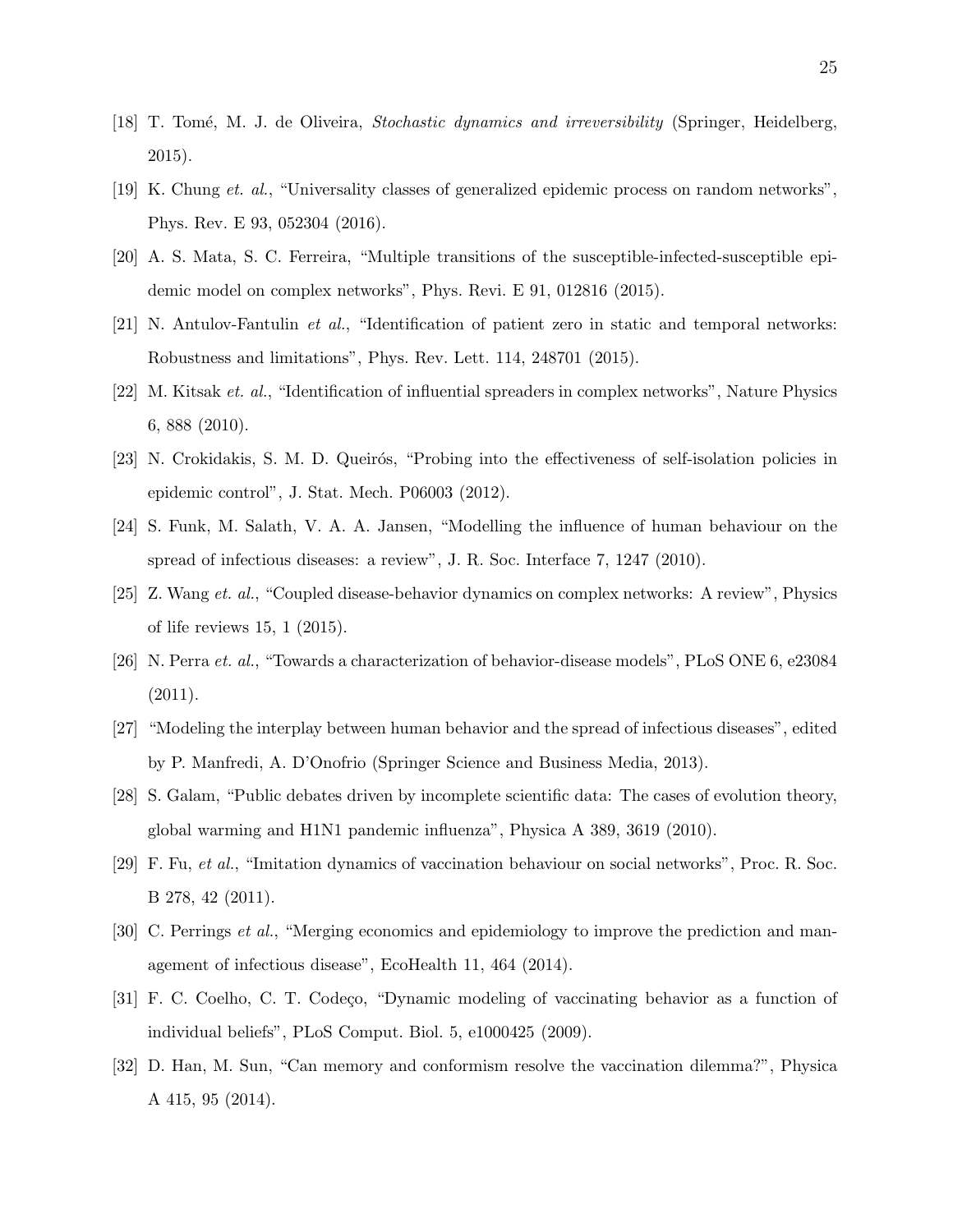- <span id="page-25-0"></span>[33] X. T. Liu, Z. X. Wu, L. Zhang, "Impact of committed individuals on vaccination behavior", Phys. Rev. E 86, 051132 (2012).
- <span id="page-25-1"></span>[34] S. Xia, J. Liu, "A computational approach to characterizing the impact of social influence on individuals' vaccination decision making", PLoS ONE 8, e60373 (2013).
- <span id="page-25-2"></span>[35] M. Voinson, S. Billiard, A. Alvergne, "Beyond rational decision-making: modelling the influence of cognitive biases on the dynamics of vaccination coverage", PLoS ONE 10, e0142990 (2015).
- <span id="page-25-3"></span>[36] T. Oraby, V. Thampi, C. T. Bauch, "The influence of social norms on the dynamics of vaccinating behaviour for paediatric infectious diseases", Proceedings of the Royal Society of London B: Biological Sciences 281, 20133172 (2014).
- <span id="page-25-4"></span>[37] J. T. F. Lau et. al., "Factors in association with acceptability of A/H1N1 vaccination during the influenza A/H1N1 pandemic phase in the Hong Kong general population", Vaccine 28, 4632 (2010).
- <span id="page-25-5"></span>[38] A Bish et al., "Factors associated with uptake of vaccination against pandemic influenza: a systematic review", Vaccine 29, 6472 (2011).
- <span id="page-25-6"></span>[39] S. Galam, "Majority rule, hierarchical structures, and democratic totalitarianism: A statistical approach", J. Math. Psychol. 30, 426 (1986).
- [40] X. Yu et. al., "Massive spread of two opinions in social networks: Which Tend to Dominate?", Advances in Cognitive Neurodynamics 661, chapter 89, edited by R. Wang and X. Pan (Springer Science+Business Media, Singapore, 2016).
- [41] C. Ju et. al., "Influential node control strategy for opinion evolution on social networks", Abstract and Applied Analysis 2013, Article ID 689495 (2013).
- [42] J. Cao et. al., "Global stability of an epidemic model with carrier state in heterogeneous networks", IMA Journal of Applied Mathematics 1 (2014), doi:10.1093/imamat/hxu040.
- [43] C. Qian et. al., "Adaptive bridge control strategy for opinion evolution on social networks", Chaos 21, 025116 (2011).
- <span id="page-25-8"></span>[44] Han-Xin Yang et. al., "Convergence to global consensus in opinion dynamics under a nonlinear voter model", Phys. Lett. A 376, 282 (2012).
- <span id="page-25-9"></span>[45] Han-Xin Yang, L. Huang, "Opinion percolation in structured population", Comput. Phys. Commun. 192, 124 (2015).
- <span id="page-25-7"></span>[46] S. Galam, "Application of statistical physics to politics", Physica A 274, 132 (1999).